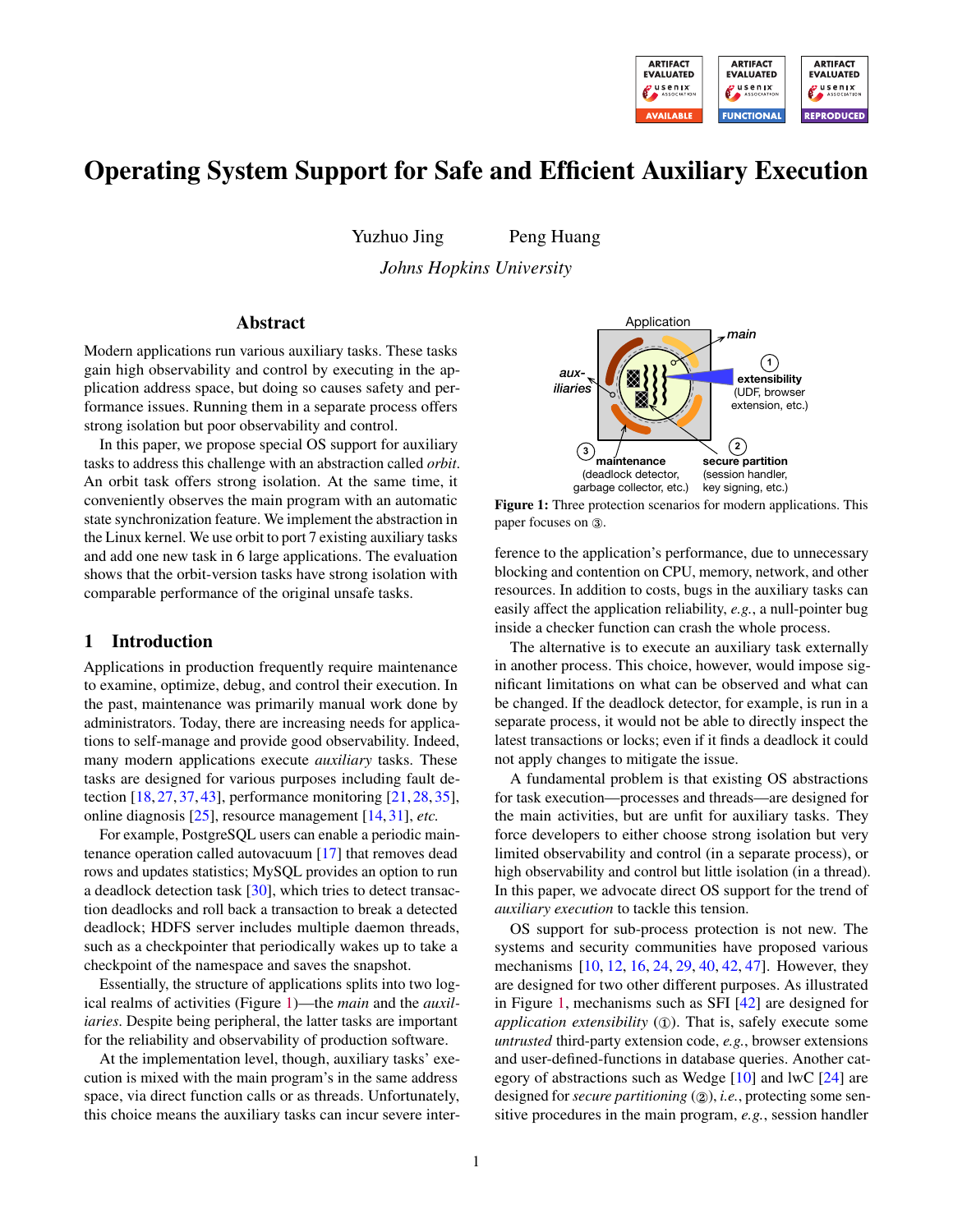or key signing, in case the application is compromised.

These existing mechanisms are insufficient for the third protection scenario (③)—maintenance. The auxiliary tasks are written by the same developers and are trusted. They are also by nature interactive with the main program and need to constantly inspect the latest states of the main program. They often need to additionally alter the main program execution.

In this paper, we investigate this under-explored protection scenario. We summarize the common characteristics of auxiliary tasks, articulate the unique challenges of protecting such tasks, and advocate for special OS support to close this gap.

We then take the first step to propose a new OS abstraction called *orbit* for auxiliary execution. Orbit enables developers to conveniently add a wide range of auxiliary tasks that execute safely and efficiently while assisting the application.

Orbit has several unique features compared to existing sub-process abstractions such as threads, SFI, and lwC. An orbit is a first-class execution entity with a dedicated address space and is schedulable. Each orbit is bound with a main process but provides strong isolation: (i) if an orbit task is buggy and crashes, it does not affect the main process; (ii) orbit executes asynchronously and can be directly enforced with resource control, thus the main process is isolated from an auxiliary task's performance interference. At the same time, orbit provides high observability. Each *orbit*'s address space is mostly a mirror of the main program's. Thus, when the main process calls an orbit, the orbit can run the task functions with the latest main program states. To meet the need for some auxiliary task to change the main process, orbit provides controlled alteration to safely apply updates.

There are two challenges in designing orbit. First, isolation and observability are difficult to achieve together. Second, isolation is known to be costly. Since the main process often calls auxiliary tasks continuously, orbit can incur large performance slowdown to the main process. Optimizations such as using shared memory conflict with the goal of isolation.

To address the first challenge, we design a lightweight memory snapshotting solution that leverages the copy-onwrite mechanism and provides *automatic state synchronization* from the main process' address space to orbit's address space whenever the main process calls the orbit task. To address the second challenge, our insight is that while an auxiliary task may inspect various state variables in the main program, the total size of the inspected state *at each invocation* is often a relatively small portion of the entire program state. Thus, we take a simple approach that coalesces only those state variables that an orbit task needs into what we call *orbit areas*. The kernel dynamically identifies the active memory pages in the orbit areas that an orbit invocation requires and only synchronizes these pages to the orbit side.

The lightweight memory snapshotting solution works at page granularity, which has the advantages of simplicity, robustness, and ease of integration with all mainstream OSes without depending on perfect instrumentations as in more

complex techniques such as shadow memory. The disadvantage is that the page granularity incurs higher snapshot overhead due to write amplification (snapshot an entire page even if only one small object is changed) and often false sharing (write protection on shared COW pages). We design several optimizations including incremental snapshot, dynamic page mode selection, and delegate objects to reduce the cost.

We have implemented a prototype of orbit in the Linux kernel 5.4.91. To evaluate the generality of the orbit abstractions, we collect 7 auxiliary tasks from 6 large applications including MySQL, Apache, and Redis, and successfully port these tasks using orbit. We also use orbit to write a new auxiliary task for Apache. To demonstrate the isolation capability of orbit, we inject faults to the orbit version of the tasks. Some faults are directly based on real bugs in the task code. The experiments show that the applications are protected from the faults in all cases. We measure the cost of the isolation by comparing the end-to-end application performance. The orbit version applications only incur a median overhead of 3.3%.

In summary, this paper's main contributions are as follows:

- We identify an under-explored category in protection for auxiliary execution and summarize its characteristics.
- We design a new OS abstraction orbit to enable auxiliary tasks that have both strong isolation and high observability.
- We implement orbit in the Linux kernel and evaluate it on real-world auxiliary tasks in large applications.

The source code of orbit is publicly available at:

<https://github.com/OrderLab/orbit>

# 2 Motivation and Goals

### 2.1 Auxiliary Tasks

Modern applications often execute various auxiliary tasks designed for assisting reliability, performance, and security. A few typical categories of auxiliary tasks include:

- Fault detection. Many applications have checkers to detect faults dynamically. Examples include watchdogs [\[26\]](#page-14-9) to catch gray failures [\[19\]](#page-14-10), deadlock checkers, and GC pause detector. Some checkers are instrumented with compilers, such as sanitizers to detect memory leaks.
- Performance monitor. It is common for applications to have monitors that collect performance data. For instance, Redis includes a slow log monitor to record queries that take unusually long time.
- Resource management. Large applications run resource management routines. For example, Cassandra periodically runs compaction tasks to improve performance for future queries; it also runs a task to asynchronously remove stale records based on past delete requests.
- **Recovery.** Some routines in an application are designed for assisting active recovery. HDFS continuously scans blocks and schedules tasks to reconstruct blocks with low redundancies. Databases also often employ checkpoint threads that flush modified pages and write checkpoint records.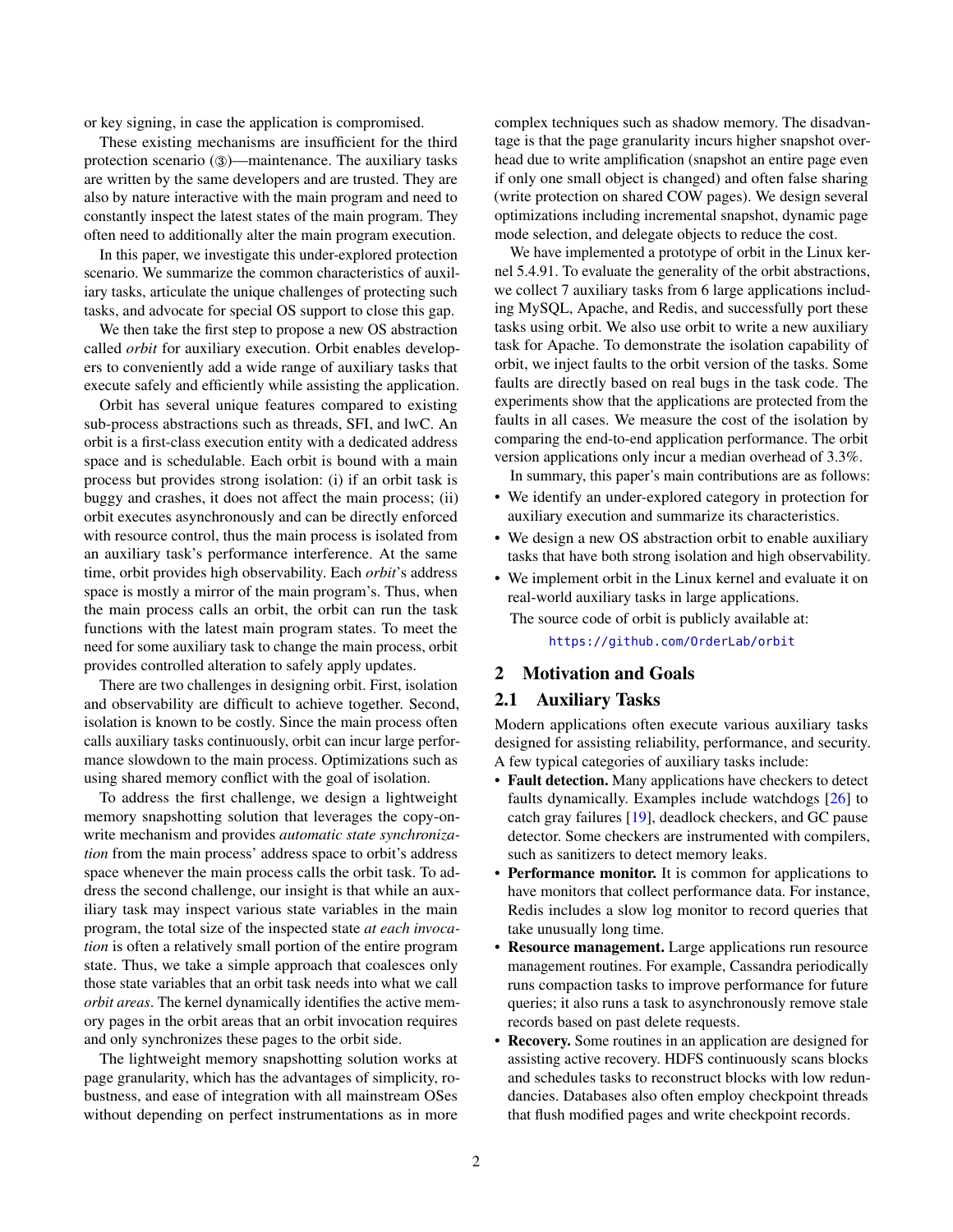```
const trx_t* check_and_resolve(lock_t* lock, trx_t* trx) {
  do {
    DeadlockChecker checker(trx, lock, mark_counter);
    victim_trx = checker.search();
    if (victim_trx != NULL && victim_trx != trx)
      checker.trx_rollback();
  } while (victim_trx != NULL && victim_trx != trx);
  return victim_trx;
}
```
Figure 2: Deadlock checker function in MySQL.

The workflow of these tasks typically has three steps: (1) read program states; (2) perform inspection work; (3) take actions and modify some states. Depending on their goals, some tasks only read a few program states, while others may inspect lots of states. Some auxiliary tasks are relatively simple that execute synchronously with the main program, *e.g.*, control flow checks [\[8\]](#page-14-11). Others are long-running operations that usually execute asynchronously, *e.g.*, in a background thread. Our main focus in this work is the latter type of auxiliary tasks, since they often pose potential issues to the main program.

Note that some existing auxiliary tasks are written in their current forms, *not* because of their inherent nature, but often due to the lack of system support. For example, an existing detection task may execute synchronously, because otherwise the program state may be changed while the task is checking it. However, if an efficient mechanism exists to automatically snapshot the state to be checked, this task could be easily made asynchronous. We aim to provide the support that improves existing auxiliary tasks while enabling novel ones.

### 2.2 Example: MySQL Deadlock Checker

To make the discussion concrete, we use a representative auxiliary task, the MySQL deadlock checker, as the running example throughout the paper. Figure [2](#page-2-0) shows its simplified code snippet. This task is invoked regularly in the main program. Specifically, in handling an update query, MySQL may need to lock a record; if the locking fails, the checking task is invoked. Each checking function invocation takes the blocked lock and the transaction as arguments.

Inside check\_and\_resolve, a deadlock checker instance is created, which runs a search algorithm to inspect the wait-for graph involving the lock and trx objects as well as other dependent variables. If the checker detects one potential deadlock, it will try to resolve the issue by choosing a victim transaction and rolling it back (modify the state victim\_trx).

# 2.3 Safety and Performance Concerns

Developers usually write auxiliary tasks to execute inside the application process. While this choice makes it convenient for the tasks to assist and monitor the main program, their execution poses safety concerns because they execute in the main program's address space. A common issue is a buggy task accessing invalid memory, which crashes the entire application. In other scenarios, a buggy task may cause the main program to get stuck, *e.g.*, a low-priority data gathering thread blocks the high-priority tasks in a similar vein as the infamous

Mars Pathfinder incident [\[36\]](#page-15-11). Or, the buggy task accidentally modifies some global variables and causes the main program to misbehave. Some issues occur indirectly because of the address space sharing. For example, a defect in HDFS creates too many SafeModeMonitor threads and causes the main program to fail with out of memory errors [\[4\]](#page-14-12).

It might seem that crashing the main program when the auxiliary task is broken is acceptable for some critical auxiliary tasks. For example, since the deadlock detector is important for resolving deadlocks in transactions, if the detector has an invalid memory access, it might be reasonable to crash the main program. However, in practice, crashing the main program is usually too costly (unavailability and slow recovery) and often incurs unintended side effect (inconsistency and data loss), especially considering that the bugs are not from the main program. Alternatively, if we provide strong isolation for auxiliary tasks, we can decouple the fate of the main program from the fates of the auxiliary tasks, which will allow developers to make better choices. For instance, developers can implement a policy that if an auxiliary task dies, it will be automatically restarted and pick up the previous progress, without affecting the main program's execution.

Besides safety, auxiliary tasks can also incur interference to the main program's performance. For instance, we measure the MySQL performance with the deadlock detector task running. The result shows a 3.5%–79.5% drop in the query throughput. This issue was reported by users [\[1\]](#page-14-13).

In summary, auxiliary tasks are designed to actively improve application reliability and performance, but paradoxically the shared-address-space execution model can cause them to hurt the main program.

### <span id="page-2-1"></span>2.4 Why Fork or Sandbox Is Insufficient?

To address the safety and performance concerns of auxiliary tasks, two potential alternatives exist: fork and sandbox.

Fork-based Execution Model In this approach, the application makes a fork() system call before an auxiliary task executes and switches to run the task functions in the child process. The separate address space provides strong memory isolation. In addition, the task has a copy of address space and thus can inspect any main program states easily. Once fork() completes, the main program can continue, while allowing the auxiliary task to execute asynchronously.

Unfortunately, there are several issues. First, the cost is substantial, which includes the creation of a heavy-weight execution entity, as well as the copying of an address space. Even with the copy-on-write optimization, the main program may modify many pages afterward and trigger excessive copying. Moreover, for auxiliary tasks that execute frequently, the fork overhead will be incurred at each task invocation.

Besides overhead, with the auxiliary task running as a child process, it is difficult for the task to perform maintenance work that requires modifying the main program states. For instance, the MySQL checker can identify a victim transaction and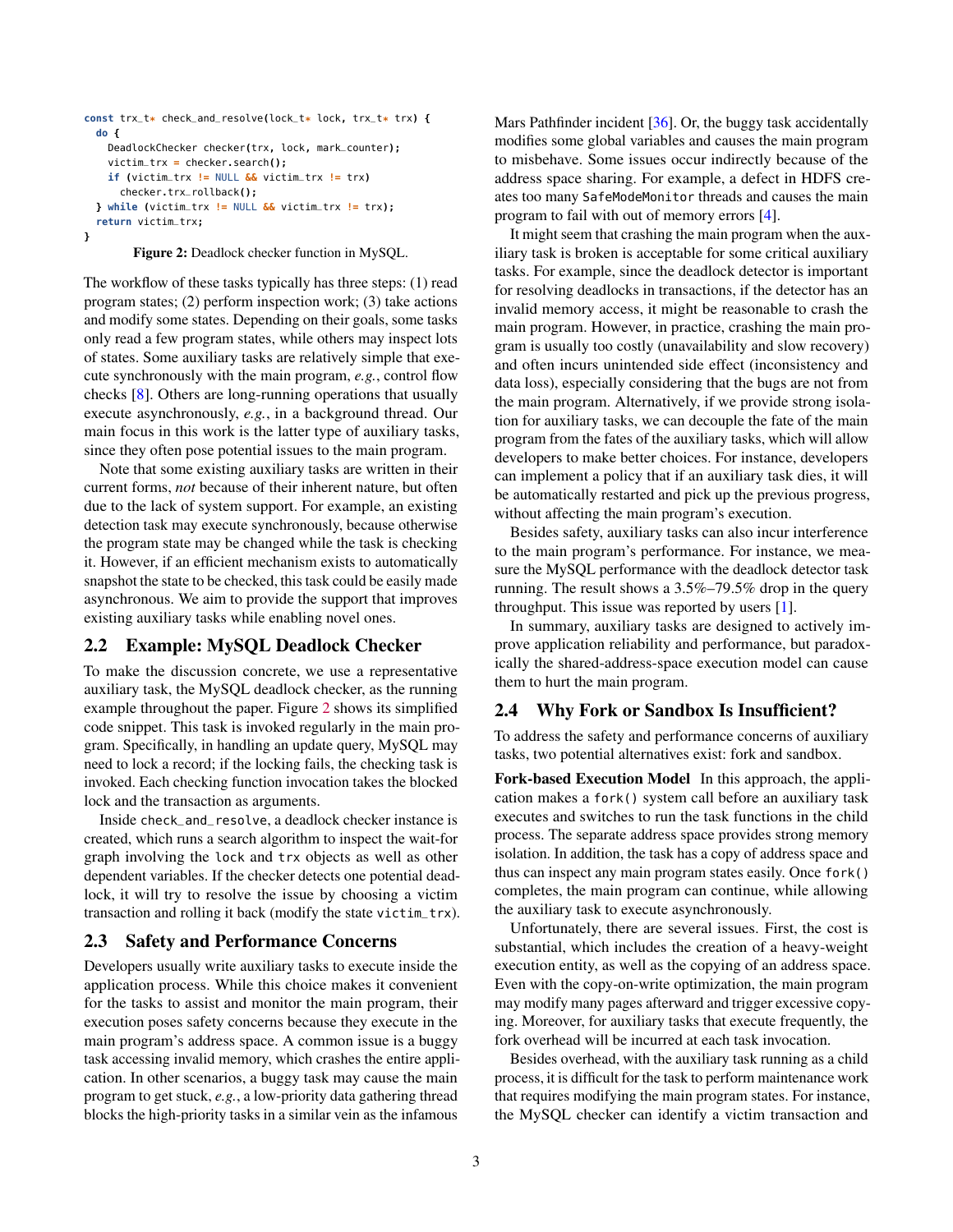perform a rollback, but the resolution only affects the child process and would not help the parent process.

Sandbox-based Execution Model Another solution is to execute an auxiliary task in a sandbox, which is well-suited to execute untrusted code, *e.g.*, browser renderer. A sandboxed process has reduced privileges in accessing resources including file systems and system calls, and may reside in a separate fault domain using SFI techniques [\[42\]](#page-15-9).

However, auxiliary tasks are not untrusted codes that sandboxes are designed for. They are written by the application developers and are trusted. Their safety issues arise because of bugs or unintended side effects such as invalid memory access, infinite loops, using too much CPU, etc., rather than accessing unwanted system calls or files. A sandboxed process in a separate fault domain can access only the memory segment allocated to them. It thus gains little observability of the main program and cannot change the main program state.

RPCs or Shared Memory In principle, some aforementioned limitations can be circumvented using RPCs or shared memory. In practice, such workarounds are not favored by developers, because neither model matches with how developers write auxiliary tasks. Developers currently add auxiliary tasks directly in the application codebase and can easily refer to variables in the main program or invoke its functions. To use the RPC model, developers need to convert many variables and functions to be amenable to RPCs. Variables such as lock and trx in MySQL are difficult to marshal and unmarshal across calls. Frequent RPCs also add large overhead.

The shared memory model similarly requires cumbersome setup and coordination. In addition, the main process would have to wait until the auxiliary task finishes before continuing. Otherwise, the task would inspect inconsistent states. Another issue is that shared memory defeats the isolation purpose. An auxiliary task may need to access variables that scatter across the main program's address space. As a result, the main process may share a large portion of its address space, posing significant safety issues like a thread-based auxiliary task.

# <span id="page-3-1"></span>3 Orbit: OS Support For Auxiliary Executions

The aforementioned challenges are largely because existing OS abstractions for execution are designed for activities that have clear modularity and isolation boundaries. Auxiliary tasks are inherently interactive with the main program, but it is also desirable to isolate their faults and avoid interference. Developers are forced to choose either an abstraction that offers high observability but weak isolation (*e.g.*, thread), or one with strong isolation but low observability (*e.g.* process).

To address this gap, we propose direct OS support for auxiliary execution with a new abstraction called *orbit*. Orbit offers high observability of another execution entity, while providing strong isolation. Its end goal is to enable developers to create a variety of auxiliary tasks that assist applications in production to enhance the applications' reliability and performance.

<span id="page-3-0"></span>



### 3.1 Overview

An orbit task is a lightweight OS execution entity. Each task is bound to "watch" one *target* process. A process can have multiple orbit tasks as shown in Figure [3.](#page-3-0) They inspect different parts of the target's states for different maintenance purposes. Compared to existing abstractions, *orbit* has several major unique properties:

- Strong Isolation. Each orbit task has its own address space. Faults in an orbit would not jeopardize the main program or other orbit tasks. Most orbit tasks execute asynchronously without blocking the main program for a long time.
- Convenient Programming Model. The orbit abstraction preserves the current way of how developers write auxiliary tasks. Developers write the orbit task functions within the main program and directly refer to almost any state variables of the main program. They can also easily convert existing functions into orbits. This programming model is close to the thread model that developers are familiar with.
- Automatic State Synchronization. A defining characteristic of the orbit task's address space is that it is mostly a mirror of fragments in the target's address space. The fragments are those states that the orbit task needs to inspect. The underlying OS will *automatically* synchronize the specified states to the orbit address space in *one direction*, which occurs before each task invocation in the main program.
- Controlled Alteration. A regular orbit only observes the main program, while a privileged orbit is allowed to alter the main program state. However, it cannot change arbitrary state at arbitrary times. The modification has to be made using *scratch space* and well-defined interfaces.
- First-class Entity. Orbit tasks are first-class OS entities. They are schedulable like a normal process or thread. This property differs from existing sub-process abstractions such as SFI-based sandboxes and lightweight-context [\[24\]](#page-14-8), which are subordinates to the main program and *not* schedulable. These abstractions typically have to execute synchronously. An orbit task can be also directly enforced with various limits such as CPU quota.

# 3.2 Design Challenges and Insight

There are two core challenges that we need to address. First, *how to enable orbit tasks to continuously inspect the main*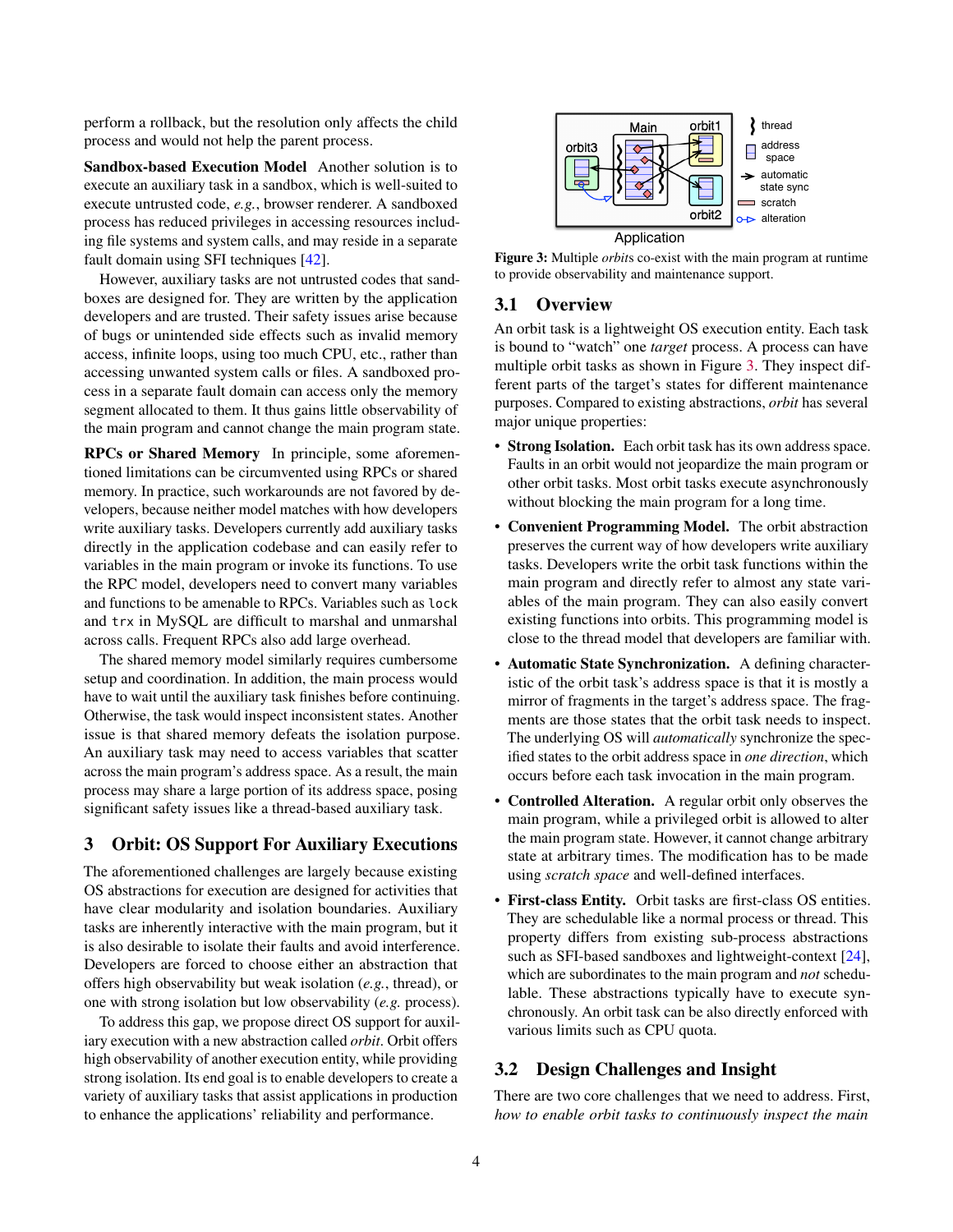<span id="page-4-0"></span>

| API                                                                | <b>Description</b>                                             |
|--------------------------------------------------------------------|----------------------------------------------------------------|
| orbit *orbit_create(const char *name, orbit_entry entry,           | create an orbit task with a name, an entry function, and an    |
| $void*$ $(*init)(void))$                                           | optional initialization function                               |
| $int$ orbit_destroy(orbit $*$ ob)                                  | destroy the specified orbit task                               |
| orbit_area *orbit_area_create(size_t init_size, orbit *ob)         | create an orbit memory area with an initial size               |
| void *orbit_alloc(orbit_area *area, size_t size)                   | allocate an object of size from the orbit area                 |
| long orbit_call(orbit *ob, size_t narea, orbit_area** areas,       | invokes a synchronous call to the orbit task function with     |
| orbit_entry func_once, void *arg, size_t argsize)                  | the specific area(s) and arguments, blocks until task finishes |
| orbit_future *orbit_call_async(orbit *ob, int flags, size_t narea, | invokes an asynchronous call to the orbit task function,       |
| orbit_area** areas, orbit_entry func_once, )                       | returns an orbit future that can be later retrieved            |
| long pull_orbit(orbit_future *f, orbit_update *update)             | main program waits and retrieves update from orbit future f    |
| long orbit_push(orbit_update *update, orbit_future *f)             | orbit passes update to an existing orbit future f              |

Table 1: Main orbit APIs.

*program states conveniently*, given that observability and isolation are difficult to achieve together? Second, *how to minimize the performance cost while providing strong isolation?* Isolation inevitably incurs cost. A straightforward design can incur excessive performance slowdowns. Optimizations that can potentially reduce costs, such as using shared memory, are often in conflict with the goal of fault isolation.

Our observations about the characteristics of typical auxiliary tasks reveal insight to address the challenges. While an auxiliary task may inspect various states in an execution, the total size of the inspected state *at each invocation* is often a relatively small portion of the entire program state. In addition, an auxiliary task often performs work incrementally: once the task inspects some state instance in one invocation, the task may not inspect that instance in the next invocation.

# 4 Orbit Designs

In this section, we describe the designs of the orbit abstraction and how to achieve the properties described in Section [3.](#page-3-1)

# 4.1 System Interfaces

The orbit abstraction is exposed through system calls accompanied by a user-level library. Table [1](#page-4-0) shows the major APIs.

Developers create an orbit task in place in the application codebase using orbit\_create, specifying the task entry function. The entry function pointer is defined as **long(\***orbit\_entry**)(void \***argbuf**, void \***store**)**, which is similar to the entry function definition in pthread\_create. However, the orbit entry function executes in a separate address space. This function is also only invoked later by the main program through explicit orbit calls. In other words, the orbit task invocation is decoupled from the orbit creation and can occur *repeatedly*. The **void \***argbuf points to a buffer in the orbit's address space, which is used later during each task invocation to hold the arguments. An optional initialization function can be passed to orbit\_create. It is useful when some orbit task needs to allocate structure in its address space to keep bookkeeping information. The orbit\_create returns an orbit handle for the main program to use in later invocations.

```
+ struct orbit *dlc;
1
 2 + struct orbit_area *area;
 int mysqld_main() {
4
 + dlc = orbit_create("dl_checker",check_and_resolve,NULL);
5
 + area = orbit_area_create(4096);
6
 }
7
 8<br>9 lock_t* RecLock::lock_alloc(trx_t* trx) {
   lock_t* lock;
- lock = (lock_t*) mem_heap_alloc(heap, sizeof(*lock));
11
12 + \text{lock} = (\text{lock } t^*) orbit alloc(area, \text{sizeof}(\text{*lock}));
     return lock;
}
14
16 dberr_t lock_rec_lock() {
     if (status == LOCK_REC_FAIL) {
      check_and_resolve(lock, m_trx);
       dlc args args = {lock, m trx};
      + orbit_call(dlc, 1, &area, &args, sizeof(dlc_args));
     }
}
22
 3
10
13
15
17
18 -19 +20 +21
```
Figure 4: Using orbit to enhance the MySQL deadlock detector. The core logic check\_and\_resolve in Figure [2](#page-2-0) remains the same.

The orbit task invocations are done through either the synchronous orbit\_call or asynchronous orbit\_call\_async. The latter would be particularly common to use. The semantics of the orbit\_call\_async guarantee that the states needed for the task are snapshotted before the API returns. As a result, the main program can continue executing other logic while the orbit task runs concurrently.

This API will return an orbit\_future f. The main program can wait on f later through orbit\_future\_get when it requires knowing the update from the orbit task, just like the typical asynchronous programming models that developers are familiar with. Asynchronous orbit task execution along with the automatic state synchronization feature allows developers to exploit concurrency in the system.

Figure [4](#page-4-1) shows an example of using orbit for the MySQL deadlock detector. The task core logic remains the same, but the invocation is split into two steps. Developers use orbit\_create to create an orbit at the beginning (line 4), which specifies the entry function check\_and\_resolve. An orbit area is created. The allocations of the lock (line 12) and trx objects are changed to allocate from the orbit area. The original function call (line 19) is replaced with an orbit\_call to invoke the previously created orbit with the area and argu-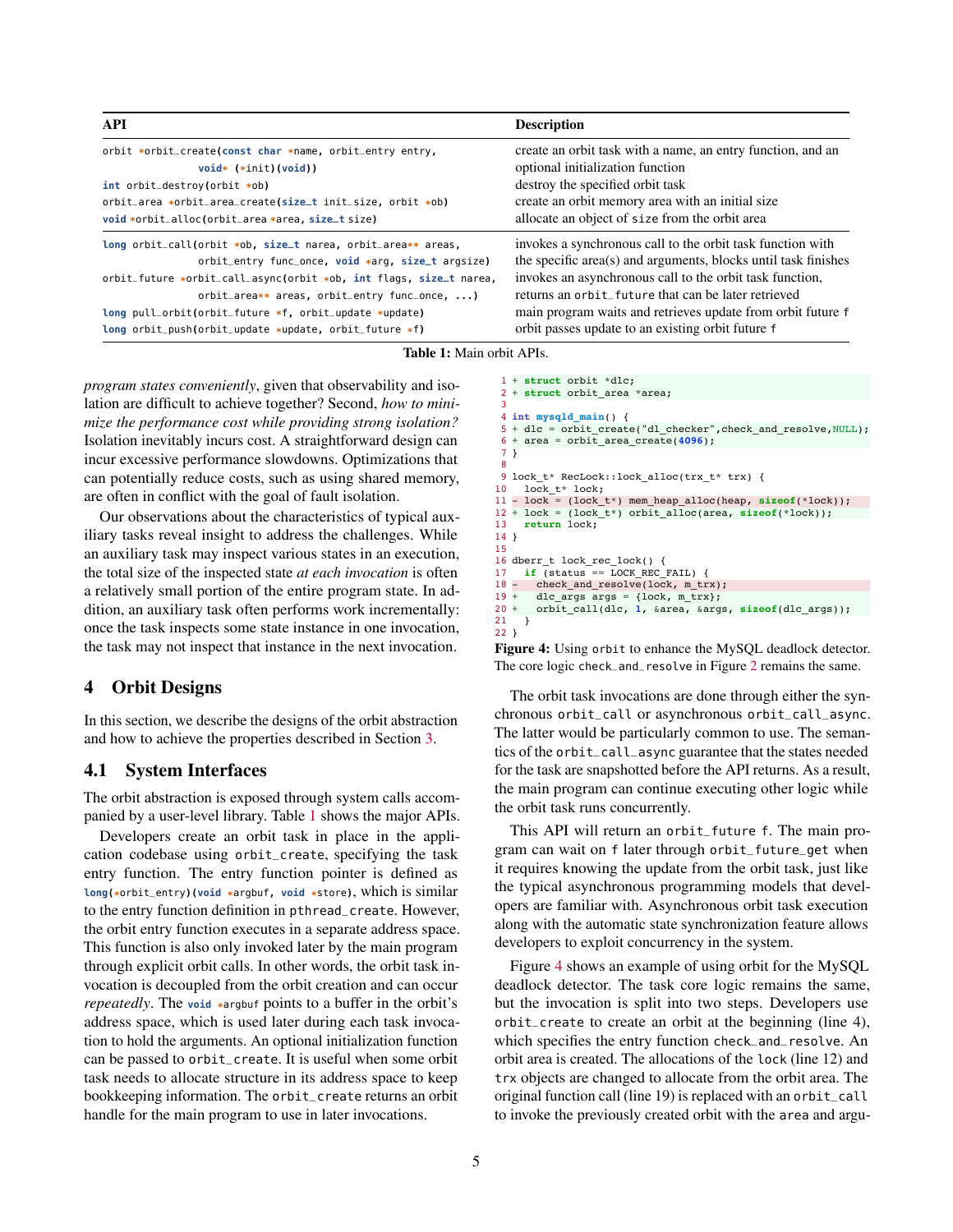<span id="page-5-0"></span>

Figure 5: Orbit areas in the main program to be monitored.

ments. Alternatively, developers can use orbit\_call\_async to asynchronously perform deadlock checking.

# <span id="page-5-2"></span>4.2 Managing Orbit

When a process creates an orbit using orbit\_create, the kernel internally represents the orbit with a control block and records the target process the orbit is bound with. To avoid intrusive code changes to the Linux kernel function interfaces, we currently re-use the existing task\_struct (with new fields and a subset of existing fields) to represent the orbit entity.

The main program maintains a orbit\_children list in its task\_struct, mapping orbit IDs to the orbit's task\_struct. Each orbit maintains a orbit\_info structure in its task\_struct, that contains the basic execution states of orbit and a FIFO queue of orbit calls.

The kernel also allocates a dedicated address space for the orbit, which is initially kept to a minimum (mostly code pages of the main program). As a first-class OS abstraction, orbit is a schedulable entity and can be enforced with resource limits like a regular process. At the creation time, the orbit is in an *idle* state, waiting for the task invocations. If an orbit task is terminated (*e.g.*, because of its own bugs), it can be configured to be automatically restarted. In that case, after a restart, the orbit task will be reattached to the main program. The main program can explicitly destroy a specific orbit task.

### <span id="page-5-1"></span>4.3 Synchronizing States to Orbit

Each orbit executes in a separate address space but regularly inspects the state in the main program. To facilitate convenient inspection, the orbit abstraction provides a key feature of automatic synchronization for the referenced state. This automatic synchronization is one-way from the address space of the main to the orbit's. We propose a lightweight memory snapshotting solution for providing this feature.

Determining States One challenge is that an orbit task often inspects state variables that scatter across the main program's address space. Therefore, coarse-grained snapshotting would include too many unneeded objects in the snapshot memory regions, which would not only waste significant memory but also incur large overhead to the application. In addition, while the set of variables an orbit task inspects may be fixed and known at the static compilation time, the dynamic addresses and sizes of these variables can change over time. For example, the MySQL deadlock detector checks different lock and txn objects in different invocations.

To address this challenge, we take a simple approach that coalesces only those state variables that the orbit tasks need into what we call *orbit areas*. Orbit areas are fragments of the *main program*'s address space. Each orbit area is composed of contiguous virtual pages. An orbit's address space is mostly a mirror of orbit areas (Figure [5\)](#page-5-0). The main program creates an orbit area through orbit\_area\_create with an initial size that is dynamically expandable. This API takes an orbit argument. If specified, the kernel will create a memory region in the orbit's address space and ensure it has the same virtual address of the orbit area in the main program before the API returns. Otherwise, this mapping mirroring will be done when an orbit later binds to an orbit area.

For the state variables that may be accessed by some orbit task, their allocation points need to be replaced to allocate from an orbit area through the orbit\_alloc API. Similarly, these variables can be freed using the orbit\_free API. The main program can still use these variables like before.

Taking a Snapshot Dynamically, when the main program makes a call to an orbit task function, the kernel identifies the memory pages in the orbit area that contain the variables the orbit task requires. Then the kernel updates the page table entries (PTEs) of these pages to mark them as write protected for copy-on-write (COW). The PTEs are also copied to orbit task's page table with write-protected bit set. For consistent snapshotting, the orbit call will return only after all needed mappings are updated. Afterward, as long as the main program and orbit task do not modify a page, no copying is incurred; otherwise, they will have separate copies of the page. Note that the above snapshotting process occurs on each orbit call, so the mappings in the orbit address space constantly change, but the orbit task is not re-created.

Concurrency To ensure safety under concurrency, the kernel acquires necessary locks (*e.g.*, mmap\_sem in Linux) while accessing the PTEs in the main program and the orbit. In one orbit call, multiple pages may need to be snapshotted. To provide a consistent snapshot for multi-threaded applications, a conservative solution is to pause all the application threads so that these pages are not modified during the snapshotting. This pausing will incur a significant performance penalty.

We instead rely on application-level synchronization to handle this situation properly. Indeed, if the objects needed in an orbit call may be concurrently modified by some other thread, the application would add proper locks in the original call site to prevent race conditions. For example, the MySQL deadlock checker invocation (Figure [4\)](#page-4-1) is already inside a critical section. Thus, when we port it to an orbit call, the snapshot of the lock and m\_trx objects is consistent.

Locks are intentionally not shared between orbit and the main program, and thus orbit cannot directly alter the main program's lock states. It is possible that a complex orbit task function acquires and releases locks during its execution. In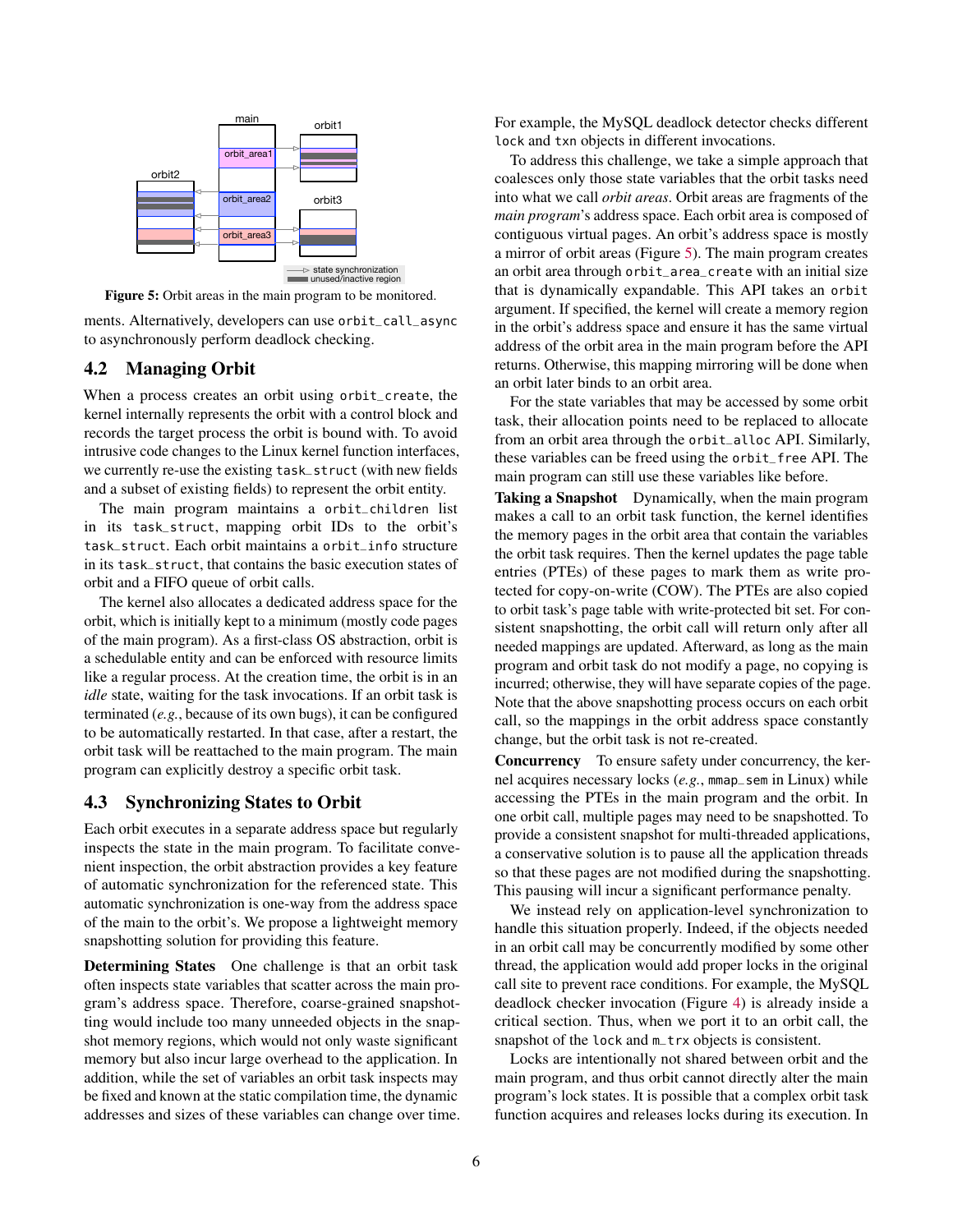such cases, acquiring locks can be moved upfront before the orbit call. From our experience of porting tasks that require synchronization (MySQL and Apache), we find that the original auxiliary functions only run within a single global critical section, which makes it straightforward to guarantee consistency. Also, since a consistent snapshot is obtained under a global lock, the orbit task can omit lock acquires in these cases, since it runs singled-threaded in another address space.

Concurrent Orbit Calls Another challenge is to handle state synchronization when some orbit tasks may be invoked concurrently. For example, the MySQL deadlock detector is invoked during request handling. Since MySQL uses multiple threads to handle concurrent requests, the main program may make another orbit call while the previous call is ongoing.

To address this challenge, the kernel maintains a task queue for each orbit (Section [4.4](#page-6-0) will describe this part). After introducing the task queue mechanism, we need to ensure orbit\_call(\_async) preserves the semantics that the task invocation will get a consistent snapshot of relevant objects at the time of the API call. The kernel does so by marking COW for the *main program*'s PTEs of relevant orbit area pages, storing the marked PTEs, and returning. The stored PTEs will be installed to the orbit's page table *later* when the queued task executes. This works because, assume that the main program has modified some page in the orbit area while this invocation is in the task queue, COW will be triggered in the main program side and the main program will get a new page. The stored PTEs still point to the old physical page containing the data at the time of the invocation.

Design Choice Rationale Our memory snapshotting leverages the page protection and COW mechanism. Although snapshot at the page granularity can be costly, it integrates well in mainstream OSes and works reliably. Through several optimizations (Section [4.6\)](#page-7-0), we can effectively reduce its performance costs. An alternative solution is to use finegrained object-level shadow memory, which allocates shadow memory region, uses static analysis to identify and instrument memory writes to the target objects, and checkpoints these writes to the shadow memory region. We did not choose this approach for several reasons. First, the shadow memory consumes significant (often half) of the main program's address space, and because it is in the same address space, the isolation is weak. Second, there can be many objects repeatedly and unnecessarily checkpointed even when the orbit task does not need them. Third, handling concurrency is challenging. Lastly, it makes strong assumptions about the target application and instrumentation accuracies, which are fragile to apply to many complex applications.

# <span id="page-6-0"></span>4.4 Orbit Task Execution

When an orbit is created, it waits for the main program to make orbit calls. Implementing the task execution is nontrivial, because each call crosses two address spaces. In addition, the orbit may receive different styles of orbit calls,

<span id="page-6-1"></span>

Figure 6: Orbit execution loop waiting for task invocations from main, facilitated by the helper system call orbit\_task\_return.

including concurrent calls. The kernel side needs to support these different styles together.

For supporting potential concurrent calls, the kernel maintains a task queue for each orbit. For each invocation from the main program, the kernel assigns a call id with an internal call struct and inserts it into the queue. The orbit task execution workflow processes the pending invocations in FIFO order. Serializing the task invocation processing makes it much simpler to ensure the correctness of the state synchronization.

To properly implement orbit task execution, we introduce a helper system call orbit\_task\_return. As Figure [6](#page-6-1) shows, each orbit is a single-threaded worker executing this loop, and invokes this system call in each iteration. When trapped into the orbit\_task\_return syscall, the kernel knows which main program this orbit corresponds to by looking up the information in its orbit\_info.

Internally, this kernel function consists of two halves. In the first half, it returns the return value of the *last* orbit call to the main program. Specifically, the kernel stores the passed ret value into an internal struct corresponding to the last orbit call, and then *signals* the thread that was executing the last orbit call and blocked waiting for the call to finish. If no orbit call has been made, this first half is skipped.

In the second half, the function waits for the next task from the main program. This is done by waiting on a semaphore in the orbit control block. Once the orbit tasks queue is nonempty, the orbit\_task\_return proceeds and dequeues an invocation. Recall that state snapshotting stores the marked PTEs (Section [4.3\)](#page-5-1) in an array for the pending invocation. The kernel function at this point applies the snapshot by installing the PTEs to the orbit's page table. It then sets up the userspace argbuf and func\_ptr, and returns.

The kernel setups the user-level argbuf by copying the orbit call arguments into it. The arguments are typically pointers (*e.g.*, lock and m\_trx in Figure [4\)](#page-4-1), thus only the address values are copied. The actual objects to be referenced in the task are in the orbit area. With the mirroring setup of the orbit area (Section [4.3\)](#page-5-1), the addresses map to equivalent objects. The func\_ptr is set to either the task entry function or the function pointer specified in the pending orbit\_call. The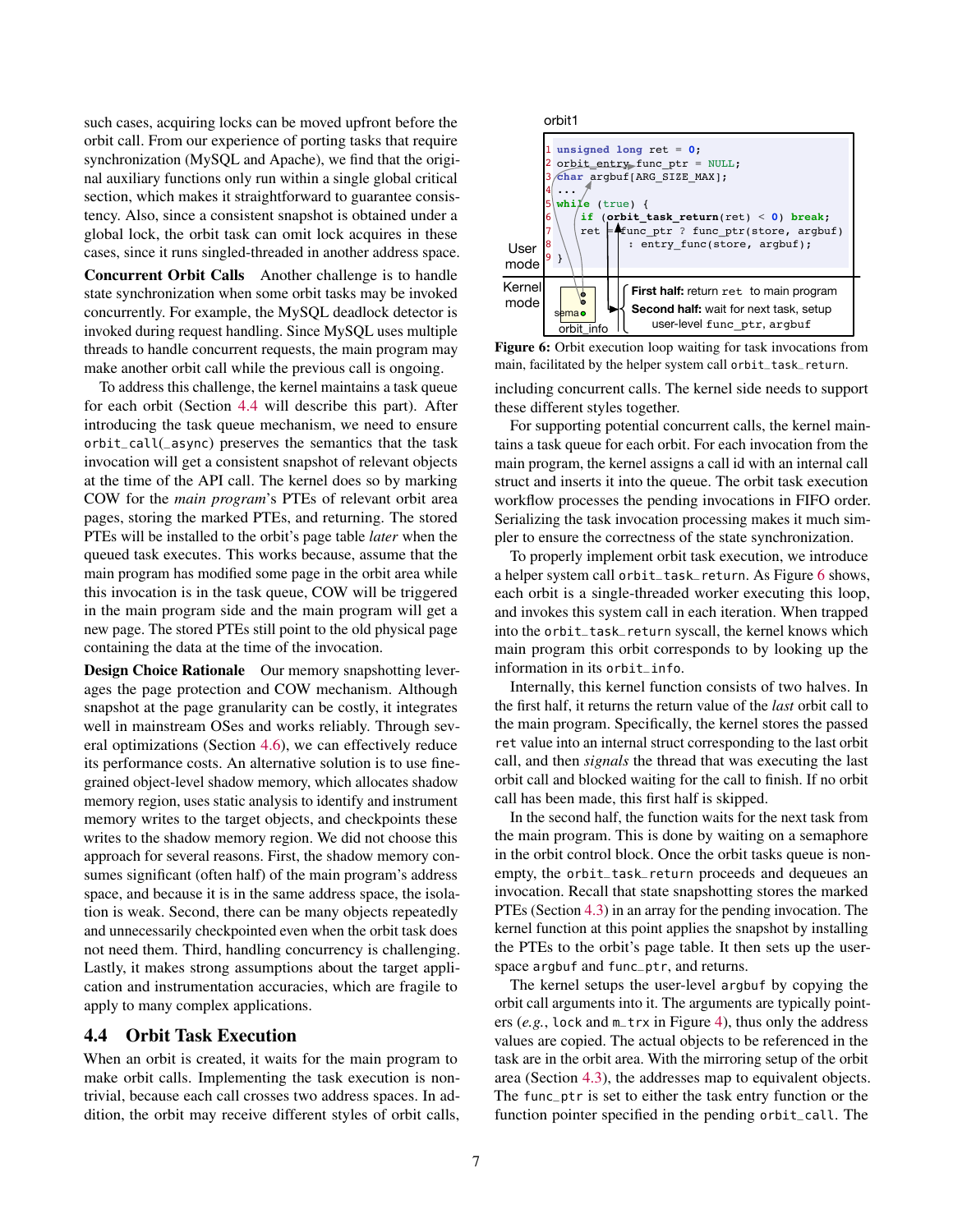```
void trx_rollback(trx_t *victim) { // within orbit task
orbit_update *scratch = orbit_update_create();
 orbit_update_add_data(scratch, &victim->version);
 victim->lock.cancel = true;
 orbit_update_add_modify(scratch, &victim->lock.cancel, true);
 orbit_update_add_operation(scratch, pthread_cond_signal,
    &trx->slot->condvar);
 ...
orbit_push(scratch);
}
void handle_rollback(orbit_future *future) { // in main program
 orbit_update update;
 long ret = pull_orbit(future, &update);
 TrxVersion *version = orbit_update_first(update)->data;
 if (trx_is_alive(version))
  orbit_apply(update);
}
```
Figure 7: Controlled state alteration for MySQL deadlock detector.

latter is particularly useful for an orbit to provide *query* functionalities. For example, if an orbit stores some bookkeeping information, the main program may want to query the orbit about this information occasionally. Finally, the orbit execution loop invokes the appropriate task function with the prepared argbuf (line 7 in Figure [6\)](#page-6-1) *at the user level*.

The major task execution workflow described earlier applies to the asynchronous orbit calls as well. The orbit\_call\_async returns an orbit\_future, which is a reference to the asynchronous task. The main program can later wait on this reference and retrieves updates from the completed asynchronous task, just like the typical asynchronous programming models that developers are familiar with.

# 4.5 Controlled State Alteration

A privileged orbit is allowed to modify the main program states. One solution is to identify pages in the orbit area that the orbit has modified in its private copies and transparently update the corresponding copies in the main program. The updates are restricted to states belonging to an orbit area. A complication arises if the main program also has since made modifications to some pages in an orbit area. Automatically merging the updates could introduce accidental changes.

To avoid introducing such accidental incorrectness, we instead use a more controlled alteration mechanism by exposing the pull\_orbit and orbit\_push system calls. Developers call the orbit\_push API in the orbit task functions to explicitly decide which updates to push to the main program side. A corresponding call of pull\_orbit in some main program function will retrieve the updates and explicitly apply the updates to the appropriate state variables. The orbit\_push API supports pushing flexible data types including raw bytes.

A *scratch* space is backed by some memory region holding the data. The pushing is done efficiently by moving the PTEs of the scratch space pages in the orbit page table to the main program's page table. Besides data, orbit\_push also supports pushing some operation (function pointer). This is useful if the maintenance operation is difficult to conduct in the orbit side, such as killing some main program's thread.

Example Figure [7](#page-7-1) shows an example for the MySQL deadlock detector, which represents a relatively complex use case. Function trx\_rollback creates a *scratch* orbit\_update and then pushes a TrxVersion by calling add\_data. This data can later be used to check whether the victim transaction is still alive. A following add\_modify call records the modification of a single field. The next add\_operation pushes a function with its argument, which will later be invoked in the main program side when the updates are applied and will signal the specified conditional variable. The function pointers are valid for both sides, since the code pages mapping are preserved. The updates are then sent in a batch by calling orbit\_push.

The handle\_rollback function then pulls updates from the future. If the task fails, the orbit task is recreated (omitted in the figure). When the main program retrieves an update, it applies the update if the transaction's version is still alive.

### <span id="page-7-0"></span>4.6 Optimizations

We design several optimizations to further reduce the cost of our memory snapshotting. There are two main overhead sources: (1) iterate the PTEs for the active pages in an orbit area, update COW flags, and create mappings in the orbit's address space; (2) page faults when an orbit area is modified.

### 4.6.1 Incremental Snapshotting

Overhead source (1) is incurred upon each orbit\_call. In addition, we tear down the orbit's mappings and reset the COW flags of relevant PTEs in the main program when the orbit runs finishes to avoid unnecessary page faults. For orbit areas that have many active pages, this overhead can be significant.

We introduce an incremental snapshotting optimization to reduce this overhead. We keep the mappings after an orbit run finishes. Upon the next orbit\_call, we iterate through each remained PTE and check if it is the same as the main program's counterpart. If so, we keep it. Otherwise, we recreate the mapping or discard it if the orbit area page is no longer active. Thus, we only pay the mapping cost for the orbit area's pages that are modified by the main program since the last run. One caveat is that keeping the mappings may incur unnecessary page faults. This optimization helps when the main program is not intensively updating the orbit area. We allow developers to pass a flag in an orbit\_call to indicate whether to enable this mode (keep the mappings).

A second part of this optimization is a region-based marking scheme that aims to reduce the cost of looping through each PTE in an orbit area. We track the PTEs by regions. Specifically, we maintain a bitmap for each range of 512 PTEs (one PMD entry) in the orbit area. A 64-bit bitmap partitions the 512 entries into 64 groups of 8 PTEs. Each bit represents whether the consecutive 8 PTEs have faulted since the last snapshot. During a page fault, the corresponding bit is set to 1. After a snapshot, the snapshotted groups's bits are set to 0. In this way, we can jump to the next group of PTEs that have changed by using bit-wise operation on the bitmap.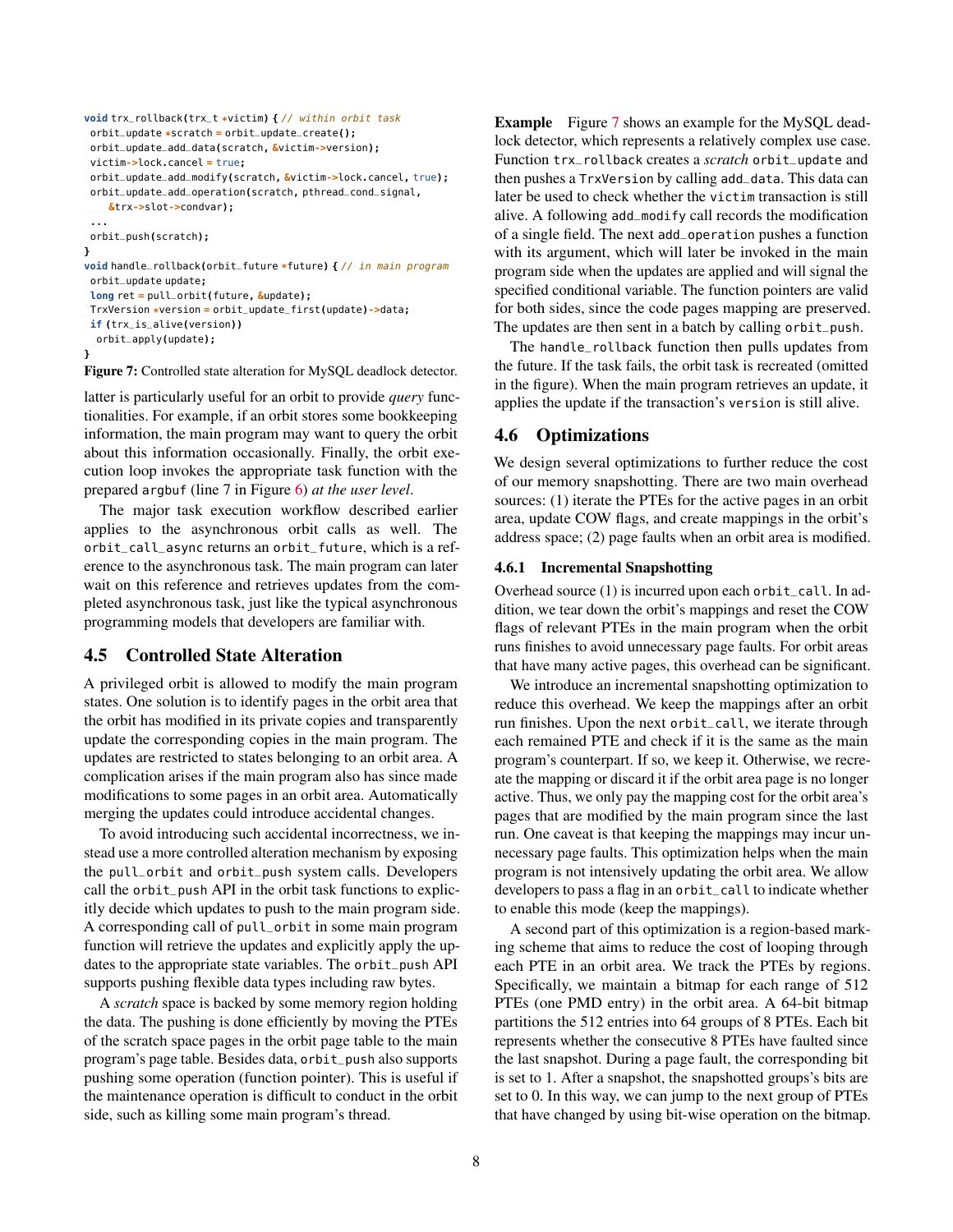```
// allocate with normal malloc
struct trx t {
  struct {
 ...
   lock t* wait lock;
   lock_t*& wait_lock;
     ...
  } lock;
+ trx_t_delegate *delegate();
};
                                // allocate with orbit_alloc
                                struct trx_t_delegate {
                                   struct {
                                       lock_t* wait_lock;
                                   } lock;
                                };
     (a) original full object (b) delegate object
```
Figure 8: Delegate object for the struct trx\_t in MySQL.

```
// new constructors
```

```
trx_t::trx_t(trx_t_delegate *d) : lock(d) {}
trx_lock_t::trx_lock_t(trx_t_delegate *d)
: wait_lock(d->lock.wait_lock) {}
// creating and binding delegate objects
void trx_init(trx_t *trx) {
 auto delegate = (trx_t_delegate *)orbit_alloc(area,
  sizeof(*trx_delegate));
 new(trx) trx_t(delegate);
}
```
Figure 9: Create and bind delegate object for trx\_t in MySQL.

#### 4.6.2 Dynamic Page Mode Choice

Overhead source (2) is inherent in the COW mechanism. This cost becomes significant when the orbit area pages are frequently updated by the main program. In this case, COW may perform worse than directly copying the page, which eliminates later page fault penalty to the main program. COW is effective if an orbit area page is infrequently updated.

We support page mode choice (COW or COPY) for an entire orbit area and each page in the orbit area. The former is specified by developers when creating an orbit area. The (likely) update-intensive objects can then be allocated from a COPY-mode orbit area, which will use copying during snapshot. For page-level mode choice, the kernel tracks the statistics of fault rate as # of faults/# of snapshots for each page. If the percentage exceeds a heuristic threshold of 30%, we determine the page mode as COPY. Besides, we also impose a limit of 32KB on the total size of COPY pages, and we choose the pages with the highest scores. This is used to prevent exhausting too much memory, and achieve a relatively balanced performance between COPY and COW (because copying large memory region is slower than snapshotting).

#### 4.6.3 Delegate Objects for Large Structs

Complex applications may define large structs, while the states that an orbit is concerned with may be only a small subset of the fields in a large struct. If we allocate the entire large struct from the orbit area, it can incur unnecessary snapshot and page faults due to false sharing.

We use *delegate objects* to mitigate this issue. The basic strategy is to define a delegate struct for the large struct and keep only the fields that are needed in the orbit task functions. Then we allocate the delegate struct from an orbit area but preserve the normal allocation (*e.g.,* malloc) for the underlying large struct. Each delegate object has a one-to-one binding to its original struct. It is created at the same time of the original struct as an additional argument to its constructor. To connect the two structs, the relevant fields in the large struct are changed to reference types (*e.g.*, int to int &, int \* to int \*&), and the struct constructor is modified to bind the references to the delegate struct argument. The main program still uses these fields like before without changes.

Figures [8](#page-8-0) and [9](#page-8-1) show an example of defining and using delegate object for the trx\_t struct in MySQL. After introducing this delegate object, the main program does not need to change its usages, *e.g.*, trx->lock.wait\_lock still works. The orbit task function uses the delegate object from trx->delegate().

In our ported systems, we pick those large structs whose total size of accessed fields is smaller than the size of the remaining fields as the target for optimization. Developers can have their own choices to determine what are large structs for delegate object optimization.

# <span id="page-8-2"></span>4.7 Compiler Support

Our current design requires replacing allocation points for needed state variables (Section [4.3\)](#page-5-1). Some applications already use custom functions to allocate their main objects. In these cases, developers may only need to make minor changes in the custom allocation function to use orbit\_alloc.

In other cases, developers may need to find individual allocation points and replace them. To help developers with this task, we build an analyzer on top of LLVM [\[23\]](#page-14-14).

Given an entry function to be converted to an orbit task, *e.g.*, check\_and\_resolve in Figure [2,](#page-2-0) the analyzer runs forward data-flow analyses to locate all relevant definition and allocation points. Specifically, the analyzer first identifies heap allocation calls in the main program. For each call, it constructs a use graph with the return value variable as the root. Nodes in the use graph include both direct and indirect usage points of the root based on the standard *def-use* chain analysis.

After constructing the use graphs, the analyzer checks whether any use graph can reach the arguments in a callsite of the target function. If so, the allocation point associated with the use graph is included in the result. Besides arguments, the compiler also analyzes the non-local variables referenced in the target function body and leverages the use graphs to identify their allocation points. If no allocation points are found for an argument or non-local variable, the analyzer identifies the definition point (*e.g.*, it is a static global variable) using reaching definition analysis and includes it in the result.

Currently, the analyzer only outputs a list of candidate allocation or definition points. It does not replace these points with orbit\_alloc automatically, although that is feasible.

# 5 Evaluation

Our evaluation aims to answer several major questions: (1) *Is orbit general to (re)write auxiliary tasks in complex applications?* (2) *Can orbit-based tasks provide strong isolation?* (3) *How much overhead does orbit incur for achieving isolation?*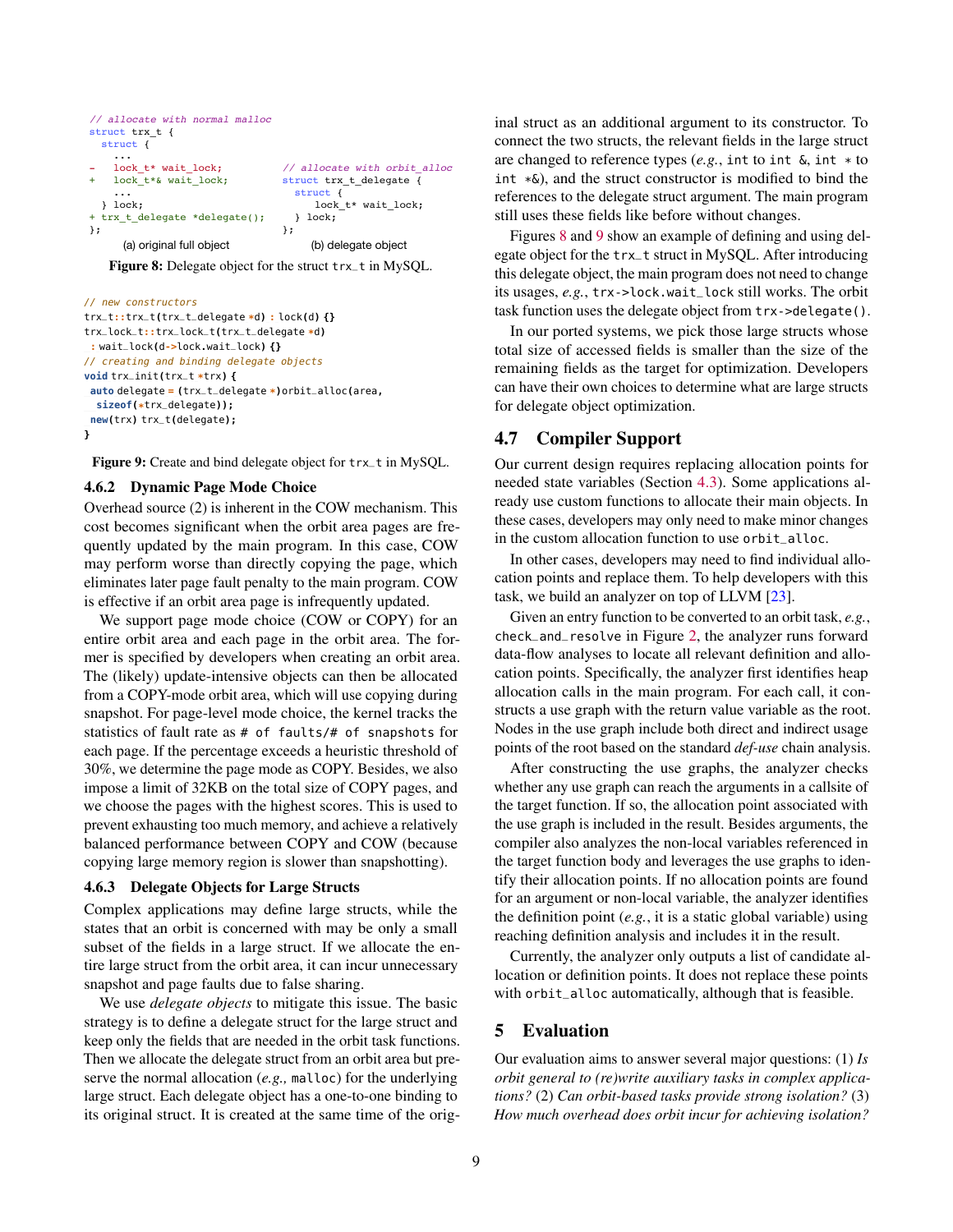<span id="page-9-2"></span>

| No.      | <b>Application</b> | <b>Auxiliary Task</b>           | Source       | <b>Description</b>                                                                                                                                        |
|----------|--------------------|---------------------------------|--------------|-----------------------------------------------------------------------------------------------------------------------------------------------------------|
| t1       | MySQL              | deadlock detector               | port         | Automatically detect transaction deadlocks & rollback transaction(s) to break deadlock                                                                    |
| t2<br>t3 | Apache<br>Apache   | proxy balancer<br>lock watchdog | port<br>new  | Load balancing to determine suitable proxy backend worker for request<br>Periodically check for long mutex lock waits and output notifications to the log |
| t4       | Nginx              | WebDAV PUT handler              | port         | File upload handler for WebDAV PUT requests                                                                                                               |
| t5       | Varnish            | pool herder                     | port         | Dynamically adjust thread pool sizes                                                                                                                      |
| t6<br>t7 | Redis<br>Redis     | Slow log<br>RDB persistence     | port<br>port | A system to log queries that exceeded a specified execution time<br>Performs point-in-time snapshots of dataset at specified intervals                    |
| t8       | LevelDB            | background compaction           | port         | Compact sorted table files to maintain level size limit and improve performance                                                                           |

Table 2: Evaluated auxiliary tasks in six large software.

<span id="page-9-0"></span>

| small $(32 \text{ MB})$ medium $(1 \text{ G})$ |              | large $(8G)$                                                              |
|------------------------------------------------|--------------|---------------------------------------------------------------------------|
| orbit 80.51 (8.67)                             | 116.36(9.12) | 115.30 (11.09)<br>fork $294.24(27.99)$ 6859.36 (43.87) 53519.45 (1150.71) |

Table 3: Mean latencies (in microseconds) of creating orbit versus process. Numbers in parentheses are standard deviations in 100 runs.

# 5.1 Evaluation Setup

The experiments are performed in a KVM-enabled QEMU virtual machine with 4-core vCPU and 10GB memory by default, running Debian 10 with our custom kernel. The host machine provides a 20-core Intel Xeon Silver 4114 CPU (2.20GHz), 32GB memory and 480GB SSD running Ubuntu 18.04 LTS. We run all experiments using Linux's default 4KB-sized pages on x86-64, with huge page disabled.

We additionally repeat the experiments on a bare-metal machine, which show matching relative results. Our technical report [\[20\]](#page-14-15) presents the bare-metal version experiment results.

### 5.2 Microbenchmark

We first evaluate the performance of creating and invoking orbit with microbenchmarks. We measure the orbit creation under different memory footprint settings of the main program. For a given memory setting, the benchmark program allocates the size, fills it with non-zero data to ensure the kernel actually allocated a physical page for it before running the measured action. It then calls orbit\_create and measures the latency. We compare the orbit creation with fork.

Table [3](#page-9-0) shows the result averaged over 100 runs. The initial address space for orbit is minimum with mostly code and stack pages (Section [4.2\)](#page-5-2). Compared to fork, this gives performance benefits for creating isolated address spaces even with a large memory footprint, as most unneeded data are not copied. When the main program has an 8 GB memory footprint, fork is  $464 \times$  slower than creating an orbit.

We also measure the latency of orbit\_call\_async. Figure [10](#page-9-1) shows the result averaged over 20 runs. In general, orbit call time increases almost linearly with the size of orbit area, because it is dominated by the snapshotting cost. For example, making an orbit call with 32MB memory snapshotted takes 272.9 *µ*s, which is comparable to the performance of forking a process with 32MB data shown in Table [3.](#page-9-0) An orbit call with 8GB snapshotted takes 58.6 ms, which is slightly higher

<span id="page-9-1"></span>

Figure 10: Orbit call latencies with different sizes of snapshot state.

than forking 8GB memory. This is due to the more complicated implementation of snapshotting, such as incremental snapshotting and support for several snapshotting modes.

# 5.3 Applying Orbit on Large Applications

To evaluate the generality of the orbit abstraction, we apply orbit on 6 large applications, MySQL, Apache, Nginx, Varnish, Redis and LevelDB, which have complex codebases and use diverse programming paradigms.

We use orbit to port 7 existing, representative auxiliary tasks in the applications (Table [2\)](#page-9-2). They cover typical auxiliary tasks ranging from fault detection, debugging, resource management, and performance optimization. Two tasks, the Apache proxy balancer and the Nginx WebDAV handler, can be also considered main features. We evaluate them to test the boundaries of tasks that orbit can support. We successfully port all 7 tasks. We run each application's unit tests to verify the ported tasks preserve the original functionalities, even though the tasks now execute the separate address spaces.

We also use orbit to write a new auxiliary task, a lock watchdog, in Apache as an exercise. This task periodically checks if some thread in Apache is stuck and pinpoints the long-holding locks. We add a counter and held locks in threadlocal storage. For every lock operation, the main program threads increment the counter, and the number of held locks. A background thread makes an orbit\_call to the watchdog every second with all threads' counters and held locks. The orbit resets all counters. It also stores historic data of the last held locks and the number of iterations that there is no activity for each thread. When the orbit finds that some thread has has no activity over a threshold (60s), it orbit\_pushes a return value to inform the main program, which triggers another orbit\_call to the orbit's diagnosis function that finds the root cause. Figure [11](#page-10-0) shows the watchdog thread function.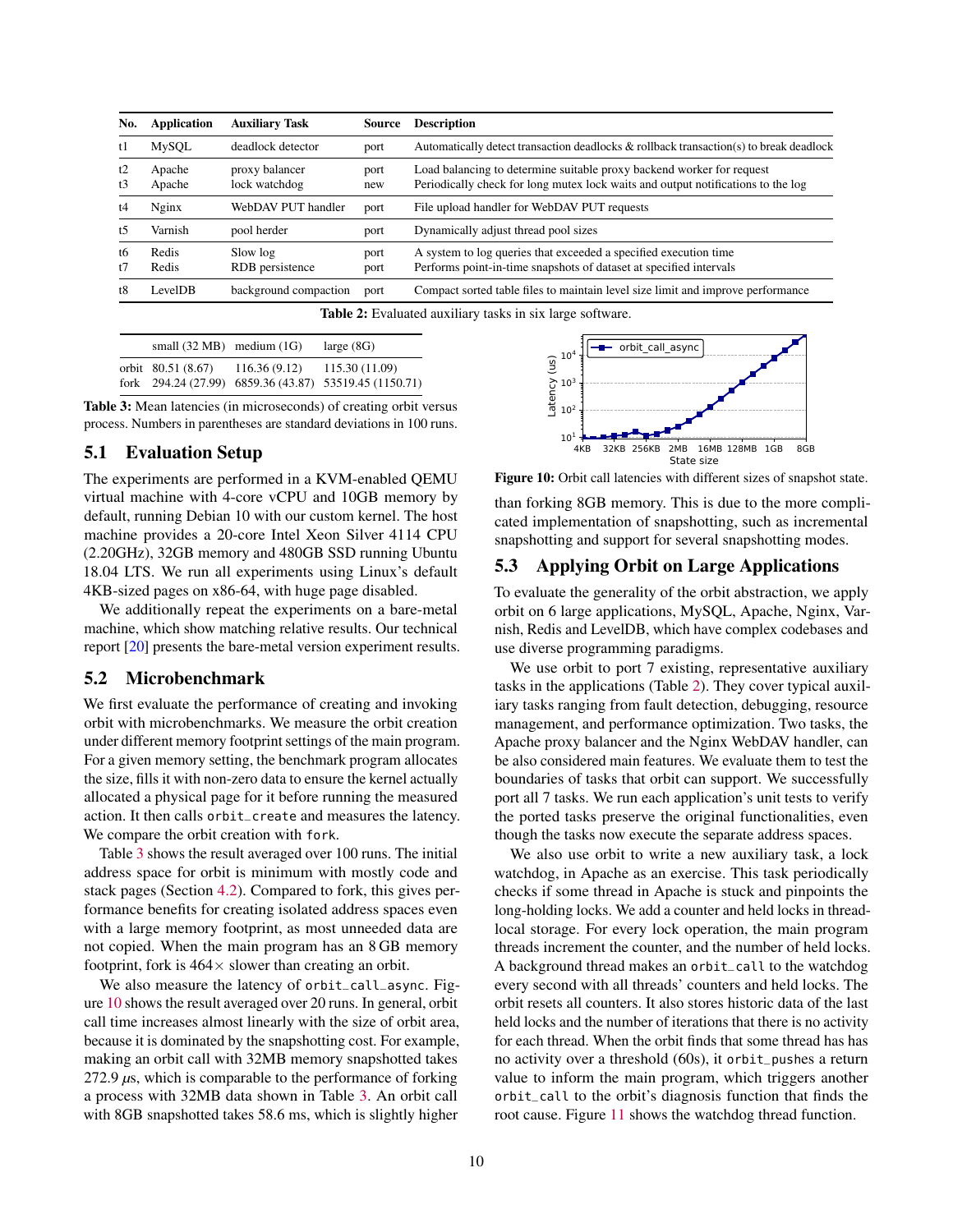```
void watchdog_loop() {
 long next_op = WATCHDOG;
 while (true) {
  if (next_op == WATCHDOG)
   next_op = orbit_call(..., wd_areas, wd_func, ...);
  else if (next_op == DIAGNOSIS)
  next_op = orbit_call(..., diag_areas, diag_func, ...);
  ...
}
}
```
Figure 11: The Apache lock watchdog thread

### 5.4 Fault Isolation

# 5.4.1 Fault Injection Testing

We evaluate the isolation capability of orbit by performing fault injection testing on all 8 auxiliary tasks. We inject null pointer deference faults at different times during a task's execution. In all cases, the system successfully isolates the faulty orbit without causing impact to the application and restarts the task gracefully to reattach to the running main process. In some systems, graceful failure handling is implemented by returning an application-specific error code after witnessing an error return code from orbit\_call. For example, in Apache proxy handler, we return a HTTP\_SERVICE\_UNAVAILABLE after checking the orbit state in main program.

As a first-class OS entity, orbit also provides isolation of performance interference and resource overuse faults in auxiliary tasks. We inject two such faults in Redis slowlog (t6), and mitigate them with cgroup. We enforce a memory limit of 256 MB on the orbit task, and inject a memory allocation of 512 MB in orbit task, which this task would never use up. Cgroup triggers an OOM kill immediately when the task goes over the memory limit, and the main process gracefully restarts the orbit task. We also inject one CPU hogging for 10 seconds, and modify cfs\_quota scheduler parameter with cgroup to bring CPU usage from taking up one whole core down to 10% of single-core CPU time shown in top.

For our newly implemented task in Apache (t3), we inject a long sleep right after one thread has acquired a lock. The watchdog immediately triggers a diagnosis once it finds the counter has not been updated for 60s. The diagnosis function pinpoints the thread ID that holds the lock, along with the location where the lock is acquired.

#### 5.4.2 Real-world Bug Testing

We reproduced 4 *real-world* bug cases from MySQL, Apache, Redis and Nginx that involve the four tasks.

MySQL assertion failure We reproduced the MySQL Bug #28523042 [\[7\]](#page-14-16). This bug is introduced in MySQL 8.0 and adds incorrect assertions, which result in assertion failures. We reintroduced this bug into our orbit-enabled MySQL 5.7.31. For demonstration purposes, we modified some part of the expressions that touch the new variables in the 8.0 version, to make the backported code run on the 5.7.31 version.

When a deadlock occurs in the original buggy version, the whole MySQL server crashes, and all clients' connections are dropped. With the orbit-protected deadlock detector, even though the orbit task crashed, the MySQL server is still alive. After the default MySQL lock wait timeout is exceeded, one transaction is chosen as the victim, and all other transactions can continue to finish successfully.

Apache proxy balancer segfault We reproduced Apache Bug #59864 [\[6\]](#page-14-17). The user reported that under a proxy balancer configuration with a pair of unavailable fail-over backends pointing to each other, Apache entered infinite recursion when it searched for suitable backend, resulting in stack overflow. We isolate the backend selection in orbit, and successfully catch such failure. Instead of dropping connection, the main program now returns a more meaningful *"Temporary Unavailable"* message when it finds that orbit task has failed.

Furthermore, although web servers like Apache and Nginx often use fault-tolerance mechanisms like multi-process workers, such mechanisms cannot provide fault isolation for concurrent requests within the same worker. When one of the requests triggers a fault, all other connections to this worker also gets disconnected. This applies to both multi-threading (Apache) and event-driven architecture (Nginx) within one worker. Orbit further provides a finer level of isolation by isolating auxiliary tasks within one worker.

Nginx WebDAV segfault Nginx Bug #238 [\[5\]](#page-14-18) was triggered when a custom WebDAV PUT (*i.e.*, file upload) user request did not include document body. The PUT handler assumes the request body pointer to have been allocated, and thus causes null pointer dereference. Similar to the previous Apache bug, the ported orbit version gracefully catches the failure and returns meaningful messages, while also preventing other requests in the same worker from disruption.

Redis Slowlog memory leak Although Redis uses singlethreads for its request processing, its background threads can still cause issues. In case #4323 [\[2\]](#page-14-19), a race condition happens when both slowlog and asynchronous lazy-free thread decrement a refcount, leading to neither of them freeing the object. Developer mitigated this issue by making a copy of the object. Our orbit implementation, on the other hand, transfers the object from snapshotted orbit area and designates resource management solely to the orbit's address space. Since orbit and the main process do not share the reference counter, race condition is eliminated in the first place.

### 5.5 Performance Overhead

We measure the end-to-end application performance impact with the orbit-based tasks. We choose application workloads that ensure the auxiliary tasks are triggered frequently.

For MySQL (t1), we run OLTP read-write test provided by the sysbench [\[3\]](#page-14-20) benchmark tool with 16 clients. We run both Apache watchdog task (t3) and Varnish (t5) using ab with 1KB document length and 4 clients. Varnish web cache service uses a stock Nginx as backend. For Apache proxy balancer case (t2), we wrote a custom benchmark using libcurl to mix 90% non-proxy requests with 10% proxy requests with 4 clients because ab does not support mixed requests. Nginx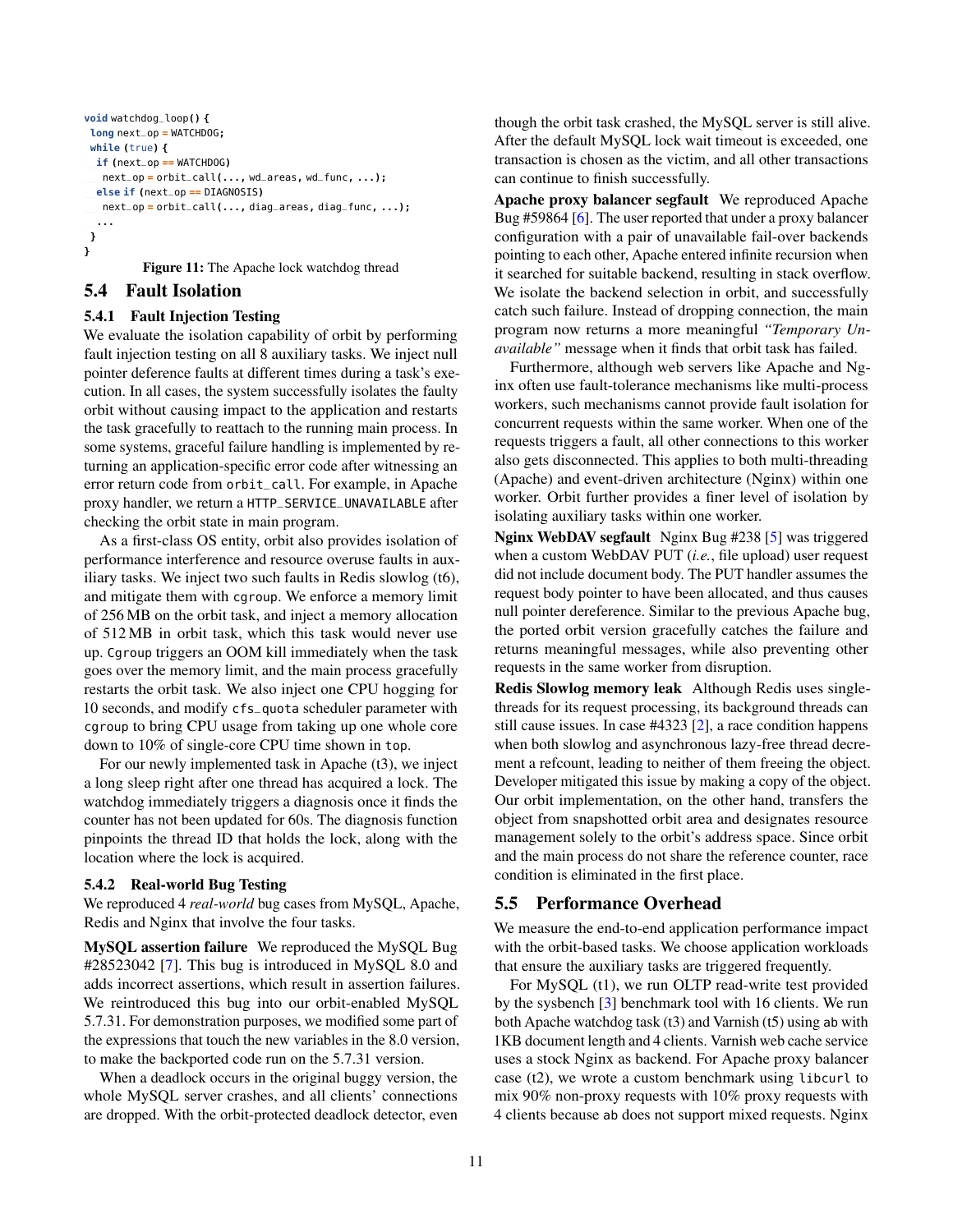<span id="page-11-0"></span>

Figure 12: End-to-end application performance with the orbit-based (safe) tasks versus the original (unsafe) tasks.

<span id="page-11-1"></span>

| Task | $+1$ | t | $t3 \quad t4$                                               | 15 16 | t7 | tХ |
|------|------|---|-------------------------------------------------------------|-------|----|----|
|      |      |   | Calls/s 510.1 1127.8 1 1142.0 1 80.7 0.2 9.9                |       |    |    |
|      |      |   | Table 4: Orbit call frequency in evaluated auxiliary tasks. |       |    |    |

WebDAV (t4) benchmark is written in a similar way, with 10% WebDAV upload requests. We run both of the Redis tasks (t6, t7) with YCSB 95% read 5% write test using 32 threads, with either of the tasks enabled separately. We run LevelDB (t8) using a sequential-fill workload with LevelDB built-in benchmark tool to trigger compaction frequently.

Figure [12](#page-11-0) shows the normalized throughput for the 8 cases. Most of the (safe) orbit tasks show comparable performance to vanilla (unsafe) tasks. The median overhead is 3.3%. The new task t3 in Apache is compared with the original Apache without our lock watchdog. It has the smallest overhead (0.04%). The largest overhead (10.2%) is the MySQL deadlock checker, which is acceptable considering the strong isolation.

We choose workloads that stress test the orbit tasks. As Table [4](#page-11-1) shows, all the tasks are frequently invoked. For example, the MySQL deadlock checker orbit is invoked 510 times per second. In practice, it may not be invoked this frequently. Developers can also add sampling logic for orbit calls.

We also tested less intensive workloads. We reduced the write operations in MySQL (t1)'s OLTP workload, and changed the 90%/10% mix of t2 and t4 to 99%/1% mix. Task t1 and t2 only incur 1.6% and 1.2% overhead, respectively, while t4 has a negligible overhead of 0.18%.

For the MySQL deadlock detector, we implemented a fork version by creating a fork on each invocation to check\_and\_resolve. However, we did not implement IPC to pass results back to the main process, but if implemented, the fork-based performance would become even worse. In comparison, the orbit version has full functionality of pushing updates. We compare the MySQL performance under the three versions of detector: vanilla, fork-based, and orbitbased, using a user workload [\[1\]](#page-14-13). Figure [13](#page-12-0) shows the result. The orbit version is slower than the vanilla as expected, but  $6\times$  faster than the fork-based version. For the orbit version we also compare the performance difference using the synchronous orbit\_call versus using orbit\_call\_async. Under 8 threads, the performance with asynchronous call is only 1.2% faster than the synchronous call because of limited concurrency opportunities. But under 16 threads, the performance difference becomes much larger as Figure [14](#page-12-0) shows.

<span id="page-11-2"></span>

|                     | <b>Throughput</b>        | Latency                                       | Orbit area          | <b>FPO</b>    | <b>TRX</b> size        |
|---------------------|--------------------------|-----------------------------------------------|---------------------|---------------|------------------------|
| No-opt.<br>Delegate | 1728.0 OPS<br>3308.1 OPS | $340.5 \,\mu s$<br>$39.3 \text{ }\mu\text{s}$ | 25.7 MB<br>$1.0$ MB | 11.70<br>6.91 | 912 bytes<br>104 bytes |
| Changes             | $+91.4%$                 | $-88.5\%$                                     | $-96.1\%$           | $-40.9\%$     | $-88.6\%$              |

Table 5: Optimization effect of delegate object technique. (FPQ stands for page faults per query)

<span id="page-11-3"></span>

| Task                                                      |        | t 7 | t⊀ | t4 | t5 | tб      |                        |      |
|-----------------------------------------------------------|--------|-----|----|----|----|---------|------------------------|------|
| Orbit area<br><b>Percentage</b> 0.33 0.40 0.12 0.12 0.001 | 828 20 |     | x  |    | 8. | $1.6 -$ | 268 80.644 240<br>76.9 | 0.65 |

Table 6: Snapshot sizes (KB) in evaluated auxiliary tasks and their relative percentages (%) of the main program memory footprint.

# 5.6 Effectiveness of Optimizations

Incremental snapshotting We show the effect of incremental snapshotting by gradually allocating new objects in the orbit area and making orbit calls. We measure orbit call latencies with area sizes from 2 to 256MB with an increment of 2 MB. Figure [15](#page-12-0) shows the result averaged over 20 runs.

Without the optimization, the kernel wastes most cycles walking all the unchanged PTEs and thus requires longer latency. With the optimization, the new data that needs to be snapshotted in every call is a constant (2 MB). For an orbit area of 256 MB, the optimization reduces the latency by  $40\times$ .

Delegate Objects We use delegate object technique to minimize states size during snapshots, while also reduce unnecessary page faults due to main process memory writes to the other fields that orbit task does not use.

In the MySQL deadlock detector, we applied delegate object technique to transaction type trx\_t, lock type lock\_t, and lock information lock\_sys. We observe that identifying such optimization opportunities is straightforward. For example, the trx\_t is 70-field struct with only 4 fields being used in the orbit task, which is clearly an optimization target.

We run the user workload [\[1\]](#page-14-13) with 16 clients on a 8-core vCPU QEMU VM and compare the throughput, latency, orbit area size, and average page faults per query. Table [5](#page-11-2) shows the results. The optimization improves average throughput by 91%, and the orbit call latency to be  $7.7\times$  shorter. The total number of page faults throughout the run increases because the throughput also improves, but on average, the number of page faults each request incurs is reduced by 40.9%. In orbit calls, 96.1% of unneeded memory is saved from snapshots. In particular, the delegate object size for trx\_t is only 11% of the original transaction structure.

# 5.7 Memory Footprint

Orbit provides efficient snapshotting because orbit only snapshots on necessary data for auxiliary task. We measure the average memory footprint of orbit area that was snapshotted during orbit calls. Table [6](#page-11-3) shows the snapshot sizes along with their percentages of the main process's memory footprint. Among the ported tasks, 6 out of 8 allocate less than 1% of process data in orbit area. Redis RDB takes snapshot on its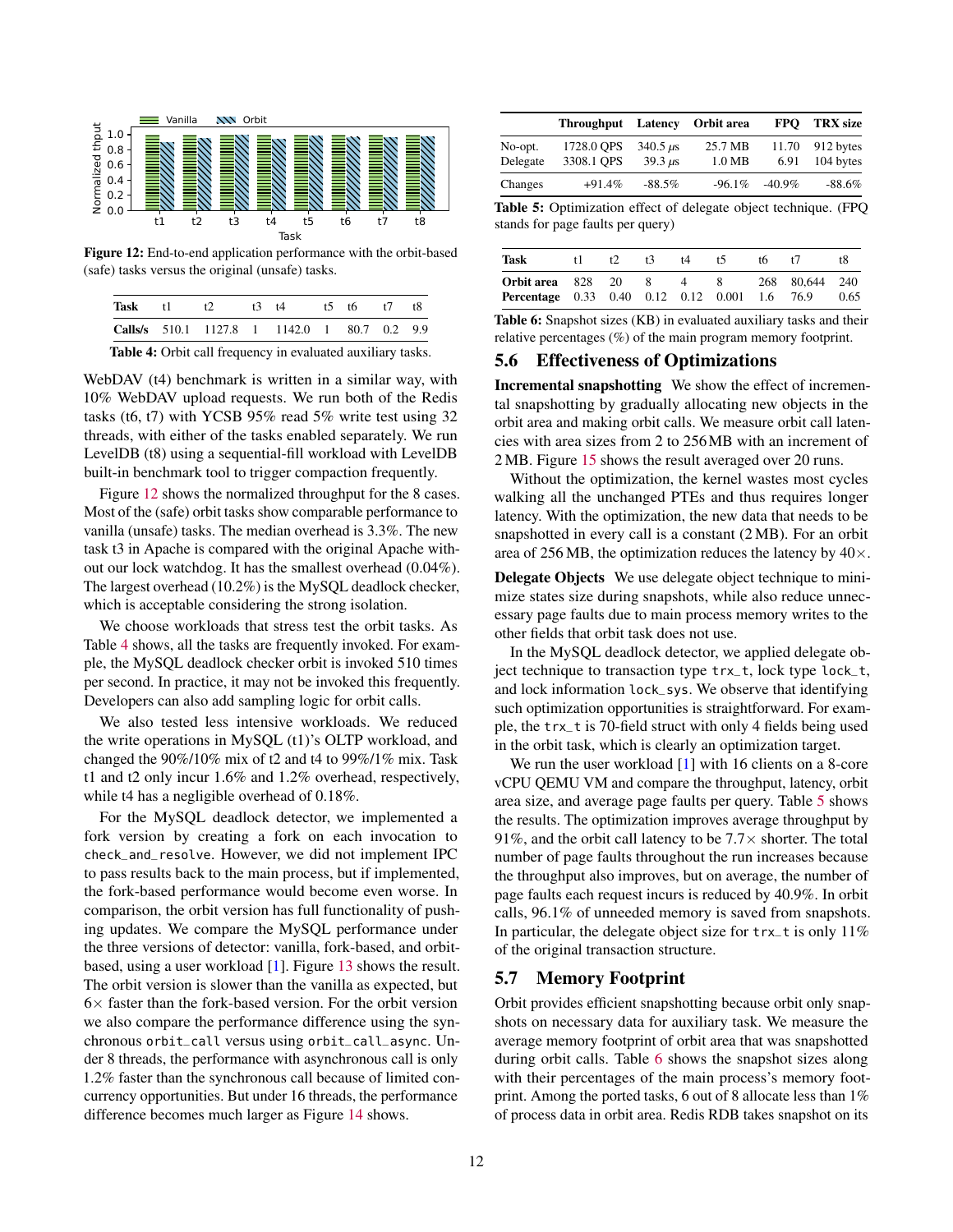<span id="page-12-0"></span>

<span id="page-12-1"></span>Figure 13: MySQL deadlock detector vanilla versus the orbit-based and fork-based version.

| Task                              | t1. | t2. | 14 | $t$ 5         | t6. | t7 | Total |
|-----------------------------------|-----|-----|----|---------------|-----|----|-------|
| <b>Manual port</b> 7 16 7 3 11 12 |     |     |    |               |     |    | 56    |
| Compiler                          |     | 56. | 44 | $\mathcal{R}$ | 20  | 65 | 195   |
| Common                            |     |     | 5. |               | Q   |    | 39    |

Table 7: Allocation points in our manual port and compiler result.

key-value dictionary that dominates the memory usage, and thus require the largest portion of memory to be snapshotted.

### 5.8 Usage Effort

We count the lines of code changes we make to applications in porting the 7 existing auxiliary tasks. The changes include (1) replacing the allocation and free points with orbit allocations; (2) making orbit calls, pushing updates, and applying updates.

The combined changes for (1) range from 40 to 158 lines with a median of 115 lines. The Redis RDB task requires the most changes. We modified some application functions that create certain data structures to provide two versions (one for regular code paths, another for code paths to the orbit task) to avoid putting many unneeded objects in the orbit area. These modifications involved either duplicating the original function or changing its interface. The combined changes for (2) range from 45 to 272 lines with a median of 96 lines.

Our analyzer (Section [4.7\)](#page-8-2) was developed after and motivated by our manual porting effort. We apply it on 6 of the evaluated tasks. The new implementation (t3) case has 0 original allocation points, thus it does not apply. The tool cannot analyze allocations in C++ STL container accurately due to its limited support for STL's complicated internal allocation implementation, thus t8 is excluded.

Table [7](#page-12-1) shows the result of manually ported allocation points, detected points and the common ones between the two. From all 56 ported allocation points, our compiler detects 39 of them (70%). The detected points include ported, unported correct points, and false points. For the tasks that have larger number of detected but un-ported points (such as t7), we observe that most of these detected points are correct. They are missed from porting because our workload does not exercise those functionalities. There are also a few cases missing from detection because of unexpected corner cases. For example, a variable in Varnish (t5) used by the auxiliary task was directly allocated on stack instead of using allocator.

### 6 Discussions and Limitations

As a new abstraction support for auxiliary tasks, our current orbit design has several limitations.



Figure 14: MySQL performance under 16 threads with sync. and async. orbit calls.

Throughput (QPS)

hput Through

2 32 64 96 128 160 192 224 256 Size (MB) No optimization Incremental snapshot

Figure 15: Orbit incremental snapshotting latency on a growing allocation size.

State synchronization Our state synchronization mechanism works at the page granularity, which can incur unnecessary snapshot costs and page faults. Fine-grained object-level snapshotting is feasible but heavily depends on accurate static analysis and instrumentation. We plan to explore potential hybrid solutions that have the advantages of both approaches.

Observable states Our design only considers observing memory states, but not other system states such as file states. Those states would be more complicated to coordinate as they involve kernel and library buffer and position pointer. Creating file snapshots will require a different technique. The tasks we ported are relatively modular and self-contained. For example, our ported checkpointing tasks (Redis RDB, LevelDB compaction) require file operations, but they can create, write, close, and move files within the same orbit context, without the need to share file descriptors with the main program.

Code changes and compiler support We currently require developers to replace the allocation points of needed state variables. For some tasks, a relatively large number of places may need to be replaced. Our future work plans to leverage lightweight memory tracing [\[32\]](#page-15-12) to dynamically identify the state variables and minimize the code changes.

The analysis in our compiler support for assisting developers to use orbit is basic. Although it supports field-sensitive pointer analysis, it can still miss corner-case allocation points. Developers need to manually find these points. Furthermore, our implementation of *def-use* chain analysis is not accurate enough to determine complex data flow, and thus will yield a handful of false positives. We will enhance the compiler support to enable fully automated porting for developers.

Comparison of programming difficulty Compared to programming with threads, using orbit requires the additional effort to properly change some allocation points. However, although developers do not need to change allocations when using threads, they still need clear knowledge of all the global variables that will be accessed in the thread, and ensure proper synchronizations for them. Thus, developers likely already have some knowledge about the allocation points of these variables. In addition, some of the synchronization would become unnecessary when using orbit. Therefore, the programming overall would be comparable.

Compared to the RPC model, orbit allows developers to write task functions in the same application codebase and directly refer to existing variables and functions. Unlike RPCs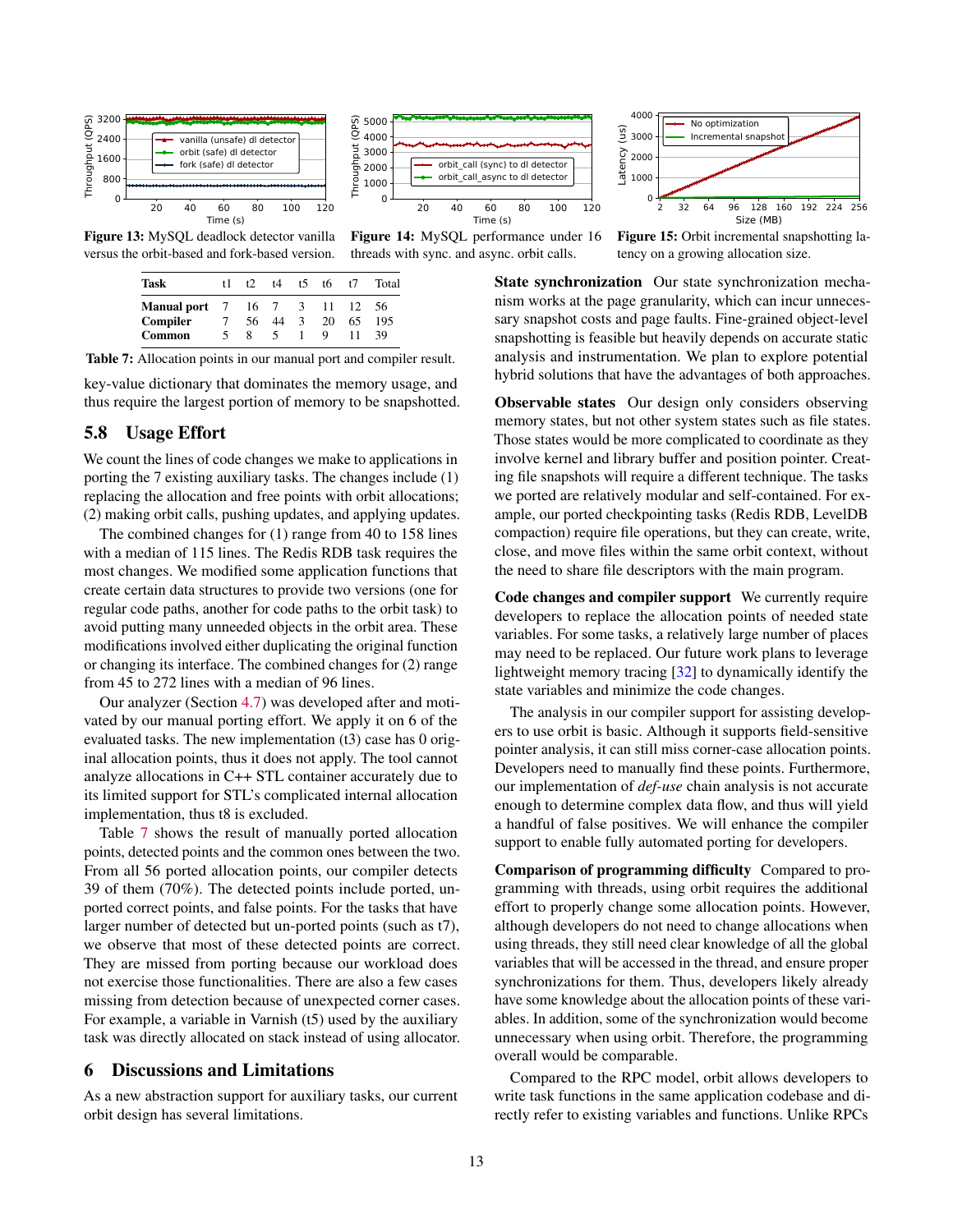that require code changes to enable object marshalling and unmarshalling, which are difficult for complex objects like transactions and locks, using orbit does not require such changes. With the mirroring orbit area, orbit calls directly access needed objects when crossing the address spaces.

Tolerance of bugs Orbit aims to protect the main program from issues in the auxiliary task execution. It tolerates common bugs such as memory errors in the auxiliary task functions, as well as bugs in the main program that pass bad (or corrupt) values to the auxiliary tasks.

It does not prevent an auxiliary task from sending an incorrect update back to the main program and cause the main program to malfunction. But the orbit abstraction encourages modularization for auxiliary execution, *i.e.*, an orbit task performs most of its operations in a separate address space before pushing updates back. This modularization minimizes the time window for the main program to see bad values and increases the chance that the orbit task itself encounters issues (*e.g.*, dereferencing a bad pointer) before the main program does, which still achieves protection. This is also one reason we choose to provide one-way automatic state synchronization (Section [4.3\)](#page-5-1) with controlled state alteration, instead of a transparent, eager bidirectional state synchronization.

Auxiliary versus main tasks Determining whether a task is auxiliary or main can be subjective. While orbit is designed for auxiliary tasks, it does not require a clear-cut distinction developers can use it to execute some tasks that they consider as main features for achieving strong isolation. We demonstrate this usage in the evaluation with two cases (t2 and t4).

### 7 Related Work

There is a wealth of work on protection and fault isolation. They vary widely in their target scenarios (OS extensibility, application extensions, sensitive code, *etc.*), goals (reliability, security, *etc.*), and approaches (software, hardware, hybrid). Our work is complementary to the existing efforts and targets a different, emerging protection scenario—auxiliary tasks in modern applications. Our proposed orbit abstraction aims to provide strong isolation for auxiliary tasks, while also achieving high observability and convenient usage.

SFI [\[42\]](#page-15-9) is a software isolation technique that restricts the memory accesses of untrusted code in an application by rewriting the application binary. XFI [\[16\]](#page-14-7) similarly uses binary rewriting to instrument software guards to check memory accesses. Extensive work has followed up this direction, such as NaCl [\[47\]](#page-15-10) and RLBox [\[29\]](#page-15-7). As Section [2.4](#page-2-1) elaborates, the sandbox model is not well suited for auxiliary tasks.

Several sub-process OS abstractions [\[10,](#page-14-5) [12,](#page-14-6) [24\]](#page-14-8) provide secure partitioning in applications. They generally use private memory for executing sensitive code to ensure security. Wedge [\[10\]](#page-14-5) provides the *sthread* primitive to partition an application into compartments and a scheme to tag memory regions and define access rights for the tags. Shreds [\[12\]](#page-14-6) provides a segment of an execution unit called *shred* and relies

on the ARM memory domains hardware feature to provide a private memory pool for each shred. Lightweight context (*lwC*) [\[24\]](#page-14-8) creates a separate address space for each *lwC* in an application and allows a process to switch to some *lwC* when executing sensitive code. These abstractions typically get executed synchronously and are not independently schedulable.

Determinator OS [\[9\]](#page-14-21) provides a private workspace model for deterministic parallelism. It runs user code in *spaces* and relies on processes to explicitly synchronize the spaces. Orbit provides automatic, fine-grained state address space synchronization between orbit and the main program. An orbit also has richer features due to its completely different design purpose. SpaceJMP [\[15\]](#page-14-22) allows a process to define multiple address spaces and switch between address spaces, but with a main goal of enabling applications to use more physical memory rather than fault isolation.

Memory checkpointing takes snapshots of a running program's memory for debugging, failure recovery, quick initialization, *etc.* [\[11,](#page-14-23) [13,](#page-14-24) [22,](#page-14-25) [46\]](#page-15-13) The checkpoint techniques usually rely on the copy-on-write (COW) mechanism through fork [\[33,](#page-15-14) [34,](#page-15-15) [38\]](#page-15-16) or mprotect. On-demand-fork [\[48\]](#page-15-17) optimizes the fork performance by extending COW to page tables. Orbit synchronizes only needed objects in the orbit areas. Lightweight memory checkpointing [\[41\]](#page-15-18) uses shadow memory to checkpoint at object granularity. While it is more finegrained than the page-level COW, shadow memory has several disadvantages for our scenario as described in Section [4.3.](#page-5-1) Overall, we focus on designing a complete OS abstraction for the isolation of auxiliary tasks. Our work is complementary to existing solutions and can benefit from their optimizations.

Protection schemes are also extensively explored in the context of OS extensibility. To name a few, Nooks [\[39\]](#page-15-19) provides isolation of device drivers by executing them in different protection domains and using Extension Procedure Call (XPC) for control transfer; Mondrian memory protection (MMP) [\[44,](#page-15-20) [45\]](#page-15-21) provides fine-grained protection by using hardware extensions and permission tables.

### 8 Conclusion

We discuss the trend of auxiliary tasks in applications and the lack of system support for providing safe and efficient execution for these tasks. We propose a new OS abstraction orbit to address the gap. Orbit offers high observability and flexible control, while providing strong isolation and efficiency. We evaluate orbit on 8 auxiliary tasks from 6 large applications. The applications achieve enhanced safety with the orbit tasks, and only incur a median of 3.3% performance overhead.

### Acknowledgments

We thank the anonymous OSDI reviewers and our shepherd Gerd Zellweger for their valuable feedback. We thank Shreyas Aiyar for his contribution to the orbit compiler. This work was supported in part by NSF grants CNS-1942794, CNS-2149664, CNS-1910133, and CCF-1918757.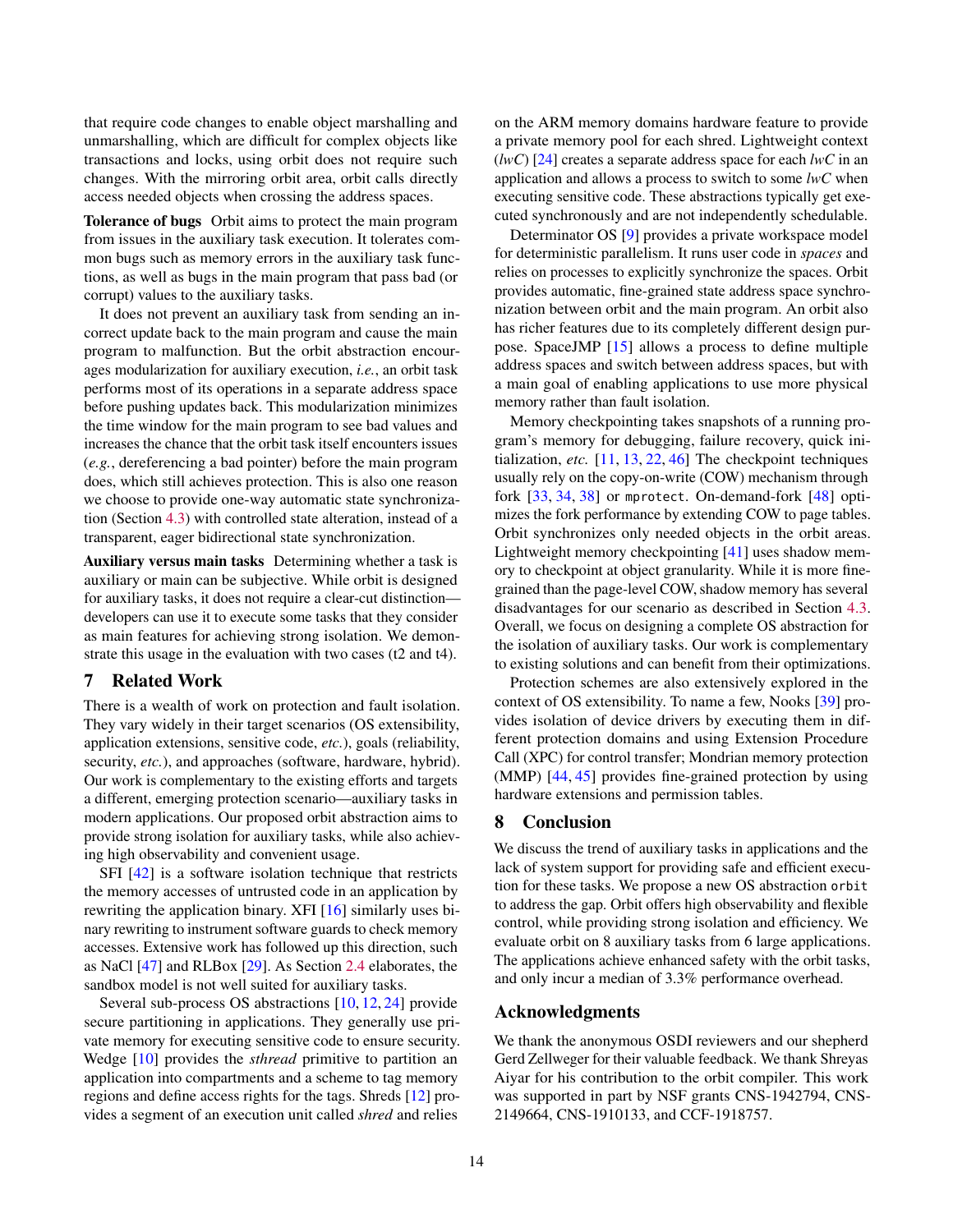# References

- <span id="page-14-13"></span>[1] InnoDB deadlock detection is CPU intensive with many locks on a single row. [https://bugs.mysql.com/bug.php?id=](https://bugs.mysql.com/bug.php?id=49047) [49047](https://bugs.mysql.com/bug.php?id=49047).
- <span id="page-14-19"></span>[2] Redis 4.x lazyfree: memory leak may happen when free slowlog entry. [https://github.com/redis/redis/issues/](https://github.com/redis/redis/issues/4323) [4323](https://github.com/redis/redis/issues/4323).
- <span id="page-14-20"></span>[3] Sysbench. <https://github.com/akopytov/sysbench>.
- <span id="page-14-12"></span>[4] Too many safemode monitor threads being created in the standby namenode causing it to fail with out of memory error. <https://issues.apache.org/jira/browse/HDFS-5140>.
- <span id="page-14-18"></span>[5] Segfault in DAV module during PUT processing. [https://](https://trac.nginx.org/nginx/ticket/238) [trac.nginx.org/nginx/ticket/238](https://trac.nginx.org/nginx/ticket/238), 2012.
- <span id="page-14-17"></span>[6] Bug 59864 - segfault when using route-redirect pairs and both servers are disabled/in error mode. [https://bz.apache.org/](https://bz.apache.org/bugzilla/show_bug.cgi?id=59864) [bugzilla/show\\_bug.cgi?id=59864](https://bz.apache.org/bugzilla/show_bug.cgi?id=59864), 2016.
- <span id="page-14-16"></span>[7] Bug 28523042 - innodb: assertion failure: lock0lock.cc:7034 in deadlockchecker::search. [https://github.com/mysql/mysql-server/commit/](https://github.com/mysql/mysql-server/commit/97c49a66cea30c96ebc48129f3c4d59ac7a7c913) [97c49a66cea30c96ebc48129f3c4d59ac7a7c913](https://github.com/mysql/mysql-server/commit/97c49a66cea30c96ebc48129f3c4d59ac7a7c913), 2018.
- <span id="page-14-11"></span>[8] M. Abadi, M. Budiu, U. Erlingsson, and J. Ligatti. Controlflow integrity. In *Proceedings of the 12th ACM Conference on Computer and Communications Security*, CCS '05, page 340–353, Alexandria, VA, USA, 2005.
- <span id="page-14-21"></span>[9] A. Aviram, S.-C. Weng, S. Hu, and B. Ford. Efficient systemenforced deterministic parallelism. In *Proceedings of the 9th USENIX Symposium on Operating Systems Design and Implementation*, OSDI '10, Vancouver, BC, Canada, Oct. 2010.
- <span id="page-14-5"></span>[10] A. Bittau, P. Marchenko, M. Handley, and B. Karp. Wedge: Splitting applications into reduced-privilege compartments. In *Proceedings of the 5th USENIX Symposium on Networked Systems Design and Implementation*, NSDI '08, page 309–322, San Francisco, California, 2008.
- <span id="page-14-23"></span>[11] E. Bugnion, V. Chipounov, and G. Candea. Lightweight snapshots and system-level backtracking. In *Proceedings of the 14th USENIX Conference on Hot Topics in Operating Systems*, HotOS'13, page 23, Santa Ana Pueblo, New Mexcio, 2013.
- <span id="page-14-6"></span>[12] Y. Chen, S. Reymondjohnson, Z. Sun, and L. Lu. Shreds: Finegrained execution units with private memory. In *2016 IEEE Symposium on Security and Privacy (SP)*, pages 56–71, 2016.
- <span id="page-14-24"></span>[13] G. Cox, Z. Yan, A. Bhattacharjee, and V. Ganapathy. Secure, consistent, and high-performance memory snapshotting. In *Proceedings of the Eighth ACM Conference on Data and Application Security and Privacy*, CODASPY '18, page 236–247, Tempe, AZ, USA, 2018.
- <span id="page-14-3"></span>[14] S. Dong, A. Kryczka, Y. Jin, and M. Stumm. Evolution of development priorities in key-value stores serving large-scale applications: The RocksDB experience. In *Proceedings of the 19th USENIX Conference on File and Storage Technologies*, FAST '21, pages 33–49. USENIX Association, Feb. 2021.
- <span id="page-14-22"></span>[15] I. El Hajj, A. Merritt, G. Zellweger, D. Milojicic, R. Achermann, P. Faraboschi, W.-m. Hwu, T. Roscoe, and K. Schwan. SpaceJMP: Programming with multiple virtual address spaces.

In *Proceedings of the Twenty-First International Conference on Architectural Support for Programming Languages and Operating Systems*, ASPLOS '16, page 353–368, Atlanta, Georgia, USA, 2016.

- <span id="page-14-7"></span>[16] U. Erlingsson, M. Abadi, M. Vrable, M. Budiu, and G. C. Necula. XFI: Software guards for system address spaces. In *Proceedings of the 7th Symposium on Operating Systems Design and Implementation*, OSDI '06, page 75–88, Seattle, Washington, 2006.
- <span id="page-14-4"></span>[17] P. G. D. Group. PostgreSQL's routine vacuuming. [https://www.postgresql.org/docs/current/](https://www.postgresql.org/docs/current/routine-vacuuming.html) [routine-vacuuming.html](https://www.postgresql.org/docs/current/routine-vacuuming.html), 2022.
- <span id="page-14-0"></span>[18] P. Huang, C. Guo, J. R. Lorch, L. Zhou, and Y. Dang. Capturing and enhancing in situ system observability for failure detection. In *13th USENIX Symposium on Operating Systems Design and Implementation*, OSDI '18, pages 1–16, Carlsbad, CA, October 2018.
- <span id="page-14-10"></span>[19] P. Huang, C. Guo, L. Zhou, J. R. Lorch, Y. Dang, M. Chintalapati, and R. Yao. Gray failure: The Achilles' heel of cloud-scale systems. In *Proceedings of the 16th Workshop on Hot Topics in Operating Systems*, HotOS '17, pages 150–155, Whistler, BC, Canada, 2017.
- <span id="page-14-15"></span>[20] Y. Jing and P. Huang. Operating system support for safe and efficient auxiliary execution (technical report). Technical report, Johns Hopkins University, July 2022. [https:](https://orderlab.io/paper/orbit-tr.pdf) [//orderlab.io/paper/orbit-tr.pdf](https://orderlab.io/paper/orbit-tr.pdf).
- <span id="page-14-1"></span>[21] C. H. Kim, J. Rhee, K. H. Lee, X. Zhang, and D. Xu. Perf-Guard: Binary-centric application performance monitoring in production environments. In *Proceedings of the 2016 24th ACM SIGSOFT International Symposium on Foundations of Software Engineering*, FSE 2016, page 595–606, Seattle, WA, USA, 2016.
- <span id="page-14-25"></span>[22] P. F. Klemperer, H. Y. Jeon, B. D. Payne, and J. C. Hoe. Highperformance memory snapshotting for real-time, consistent, hypervisor-based monitors. *IEEE Transactions on Dependable and Secure Computing*, 17(3):518–535, 2020.
- <span id="page-14-14"></span>[23] C. Lattner and V. Adve. LLVM: A compilation framework for lifelong program analysis & transformation. In *Proceedings of the International Symposium on Code Generation and Optimization: Feedback-directed and Runtime Optimization*, CGO '04, pages 75–, Palo Alto, California, 2004.
- <span id="page-14-8"></span>[24] J. Litton, A. Vahldiek-Oberwagner, E. Elnikety, D. Garg, B. Bhattacharjee, and P. Druschel. Light-weight contexts: An OS abstraction for safety and performance. In *Proceedings of the 12th USENIX Conference on Operating Systems Design and Implementation*, OSDI '16, page 49–64, Savannah, GA, USA, 2016.
- <span id="page-14-2"></span>[25] H. Liu, S. Silvestro, W. Wang, C. Tian, and T. Liu. iReplayer: In-situ and identical record-and-replay for multithreaded applications. In *Proceedings of the 39th ACM SIGPLAN Conference on Programming Language Design and Implementation*, PLDI 2018, page 344–358, Philadelphia, PA, USA, 2018.
- <span id="page-14-9"></span>[26] C. Lou, P. Huang, and S. Smith. Comprehensive and efficient runtime checking in system software through watchdogs. In *Proceedings of the 17th Workshop on Hot Topics in Operating Systems*, HotOS '19, Bertinoro, Italy, May 2019.